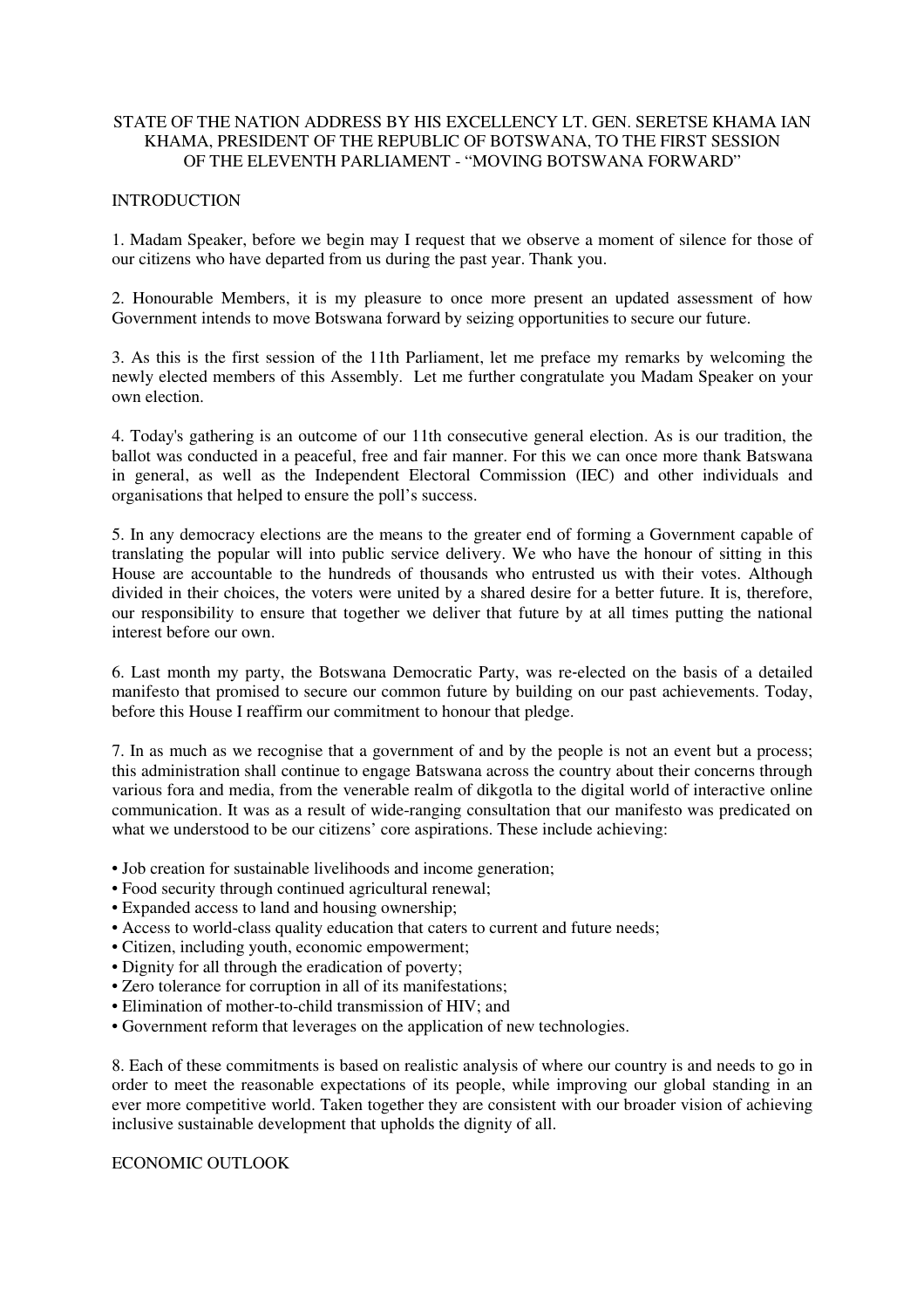9. Madam Speaker, owing to the prudent economic and financial management by my Government, the country was able to survive the 2008/09 global financial crisis and economic recession with minimum impact on the domestic economy. We were able to save jobs in both the public service and private sector, as well as continued to provide essential public services to our people.

10. Having successfully weathered the storm of the economic downturn, we can look forward to better days ahead, with economic growth buttressed by reduced inflation. These positive trends should allow us to revive some of our postponed projects, along with outstanding issues affecting the conditions of service among public employees. Our optimism is in part based on forecasts of continued, albeit still fragile, global economic recovery, with worldwide output projected to grow by 3.3% in 2014 and 3.8% in 2015.

11. Turning to the domestic economy, the gross domestic product (GDP) at current prices stood at P124 billion in 2013 and it is projected to expand to P136.5 billion in 2014. In real terms, the GDP grew by 5.8% in 2013, and is projected to grow by 5.2% in the current year, driven by both the mining and non-mining sectors. Within the non-mining sector, retail and hospitality industries, as well as agriculture are experiencing growth.

12. Average national inflation continued to decline from 8.5% in 2011 to 7.5% in 2012 to 5.9% in 2013 and further to 4.5% in September 2014, which is well within the Bank of Botswana objective range of 3 to 6%. This positive trend gives us confidence in our ability to maintain a low inflation environment, which is necessary for domestic enterprises to compete in the global market.

13. In terms of our fiscal management, Government succeeded in restoring a balanced budget during 2012/13 financial year, after four years of budget deficits. For the 2013/14 financial year we were able to collect P 48.9 billion, up from the P 41.7 billion received in 2012/13, while total expenditures and net lending for 2013/14 amounted to P 41.73 billion. This resulted in a budget surplus of P7.2 billion, largely due to the good performance of the mineral sector. For 2014/15 a budget surplus of P1.3 billion is currently projected. These savings will allow us to reduce our debt burden and rebuild our financial reserves.

14. To sustain a positive balance sheet will, however, require expanded revenues. Here I can report that we were able to collect P48.9 billion in the 2013-14 financial year, up from the P41.7 billion received in 2012-13. The 2013/14 outturn for expenditure and net lending was P41.7 billion.

### EMPLOYMENT

15. Madam Speaker, to be meaningful to Batswana, economic growth has to be accompanied by expanded employment, which is why our manifesto listed job creation at the top of our aspirations. To reiterate what I said in my own message to the voters, of all our campaign promises tackling unemployment is the most important one. While there has been some progress in recent years, current estimates put unemployment among those 18 and above at just over 17%. Although this reflects a modest reduction since 2007, it has been insufficient to absorb all those seeking employment, especially among our talented youth. We can and shall do more.

16. Our Economic Diversification Drive (EDD) is a key instrument for job creation. Since its 2010 inception, EDD has been facilitating employment generating business opportunities by promoting the consumption of local products. While our immediate focus has been leveraging public procurement in support of domestic industries, as we move forward our emphasis will shift to developing greater internal capacity for export-led growth, while continuing to value local goods and services.

17. So far a total of P13.3 billion worth of goods and services were recorded since the inception of the initiative. Out of this figure, the value of local manufacturers and service providers (EDD purchases) amounted to P590.5 million for 2010/2011, P1.8 billion for 2011/2012 and 2012/2013 and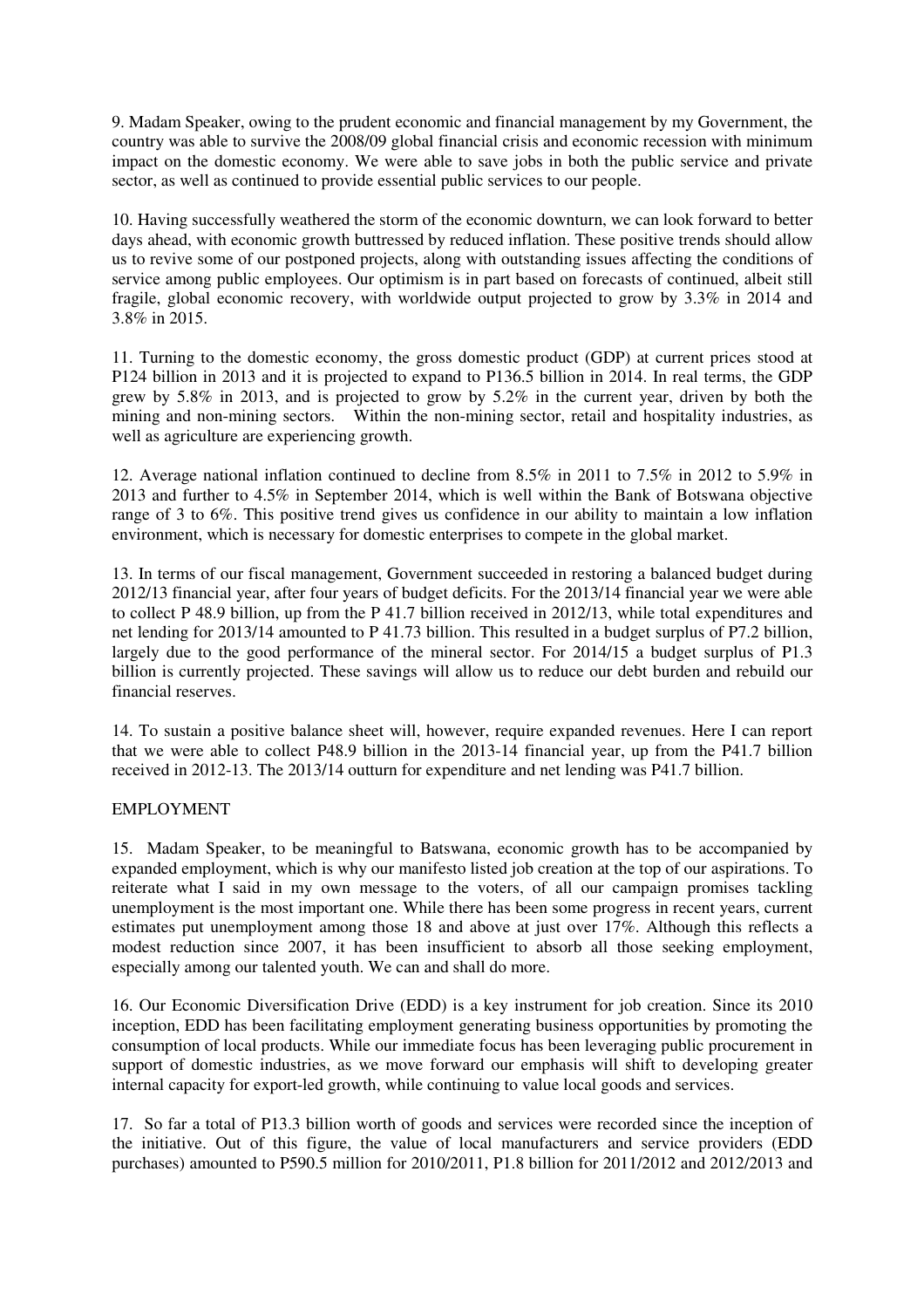P2.3 billion for 2013/2014. Over one thousand enterprises have so far been registered under the EDD Programme, which has contributed to the employment of 28,000 Batswana.

18. We have already begun implementing our EDD Medium to Long Term Strategy, to develop sustainable sectors for economic growth and diversification. A leading example is the Leather Subsector Strategy, which is focused on the establishment of a Leather Park in Lobatse at a total cost of about P225 million. Government has agreed to finance the park's primary infrastructure, a Common Effluent Treatment Plant, estimated to cost P102 million, while other components of the project will be financed through private sector investment.

19. Government had also budgeted over P20 million to provide temporary assistance for over 12 months to support 34 textile companies, employing 2,912 workers.

20. While the nurturing of SMMEs, support for existing industries and value addition remain critical in our achievement of job creation, we further anticipate that over the next few years local formal sector employment will be generated with the emergence of new economic opportunities through the synergies generated by the development growth nodes or clusters across the country.

21. In the Chobe region, for example, we anticipate an expansion of opportunities in tourism, construction, transport services and agriculture resulting from the construction of the road and rail bridge at Kazangula and phase one of the water pipeline to Pandamatenga, along with associated infrastructure. It is estimated that when completed these two mega-projects will create over 9000 permanent jobs.

22. Additional emerging labour intensive opportunities are already being generated in our urban areas, as reflected in Selebi-Phikwe's development as a metallurgical hub, the continued growth of Gaborone as a global diamond as well as regional technical services centre, and Francistown's growth as a nexus for trade and transport. We further anticipate additional jobs through synergies generated by new mining activities, the continued expansion of commercial agriculture and the development of Trans-Kgalagadi road and potential rail corridor.

### **COMPETITIVENESS**

23. A key to unlocking these job creation opportunities will be increasing our global competitiveness. To improve our competitiveness ranking in the area of goods market efficiency we have tightened our market monitoring for greater efficiency in the provision of goods and services, while the Competition Authority is reviewing mergers and potential cartel activity involving both local and foreign companies.

24. Madam Speaker, job creation is inevitably linked to investment. In this respect the latest FDI Intelligence report indicates that Global Greenfield FDI showed signs of recovery, increasing by an estimated  $11\%$  from 2012 to 2013. The increase in local investment has been even greater, with UNCTAD's 2014 World Investment report showing Botswana having grown by 27% in 2013.

25. The Botswana International Trade Centre (BITC) continues to promote our country as a competitive location for investment, making business contacts and generating leads. During the 2013- 2014 financial year, BITC helped realise a total combined investment capital of just over 1 billion pula, of which P 642 million was from foreign direct investment (FDI) and P449 million came from new domestic investments. In 2012/13, BITC further recorded P1.9 billion worth of goods and services exported into the region and beyond, of which P738 million was attributable to financial and international business services by the financial services cluster.

26. Botswana was ranked number one in the 2014 Baseline Profitability Index, surpassing Hong Kong as a location for medium to long term returns on investment. In essence the Index suggests that investors can expect to do well here once they have established themselves in our market.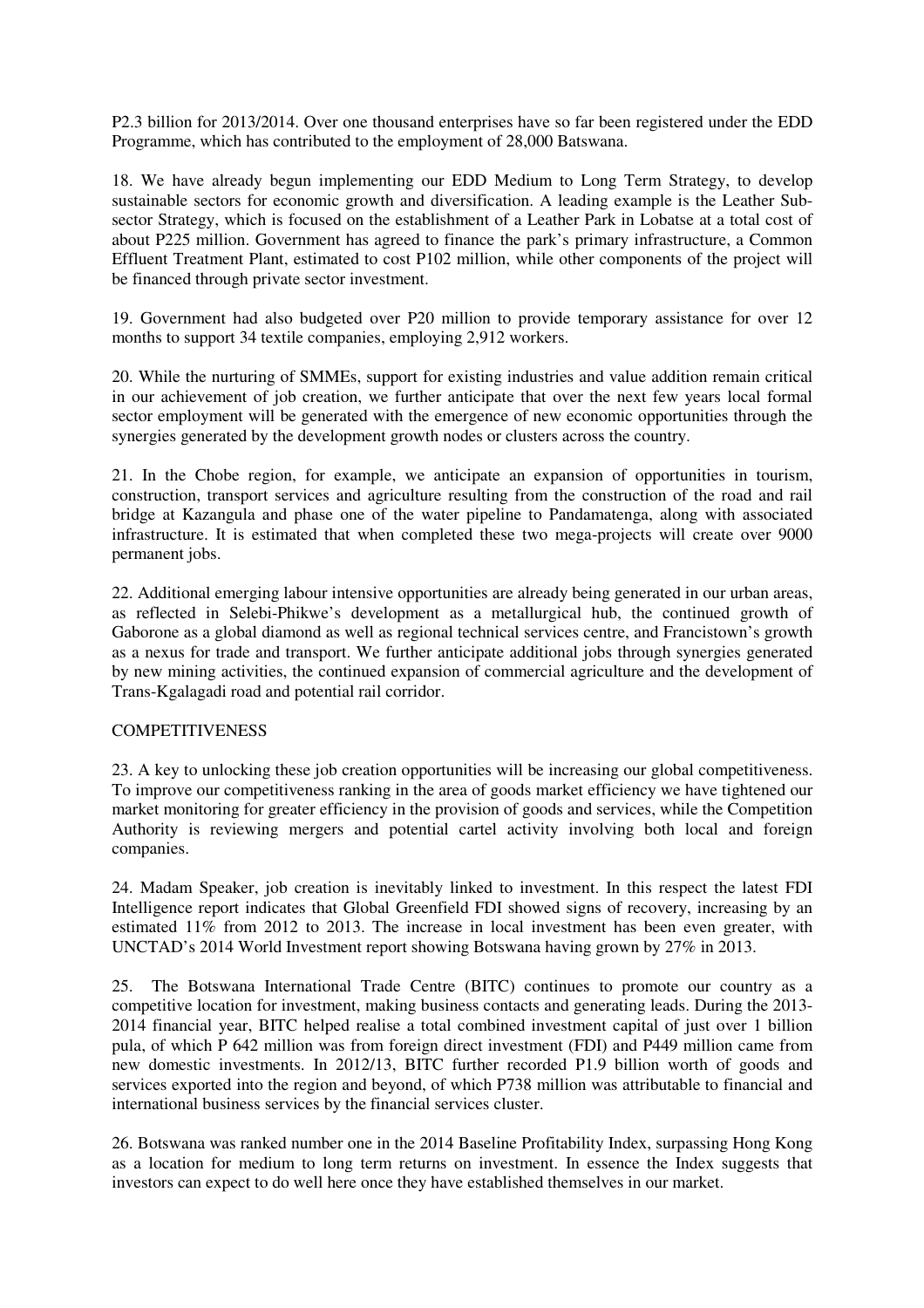27. Government is, furthermore, working to limit the number of licenses and permits, while allowing mixed land use zoning, adopting risk based approach for Environmental Impact Assessments and Management Plans, and decentralising the management of electricity connections.

28. Government has also embarked on a National Work Ethic programme to promote productivity. So far, 254 facilitators have been assessed to implement the programme, which commenced in May 2014.

29. The drafting of a Bill which will provide the legal framework for the establishment of Special Economic Zones and the Special Economic Zone Authority is being finalized.

30. The Rural Development Council (RDC) has been upgraded as the national consultative body to promote and coordinate the implementation of rural development policies and programmes. As a result community based projects such as the Zutshwa Salt Project and the Mogobane Irrigation Scheme, to mention some, have been resuscitated.

### CITIZEN EMPOWERMENT

31. Madam Speaker, it is pleasing to note that to date, CEDA has funded 5,462 enterprises with a total value of nearly P8.55 billion, in the process creating over 48,935 thousand jobs. During the 2013/14 financial year, CEDA assisted 151 new enterprises with a total monetary value of P152 million, collectively generating 1042 new jobs.

32. Since its inception, LEA has also facilitated the creation of 4995 new jobs, including 568 in the ongoing financial year. The Authority has further trained a total of 9,317 entrepreneurs. In an effort to inculcate an entrepreneurial culture, LEA embarked upon the Entrepreneurship Awareness Workshops among secondary school leavers, vocational trainees and prison inmates; over 26,000 of whom have been trained.

33. Madam Speaker, through the Botswana Bureau of Standards (BOBS), we have encouraged our small and medium enterprises to implement quality assurance activities within their businesses. Progress has been made in certification of goods especially in the building and construction industry. To further ensure that prescribed goods entering our borders comply with domestic standards, a BOBS office has been opened at the Tlokweng Border.

#### RULE OF LAW

34. Madam Speaker, adherence to the rule of law remains a cornerstone to our national development. It is thus encouraging that independent comparative surveys, as well as domestic polling, consistently place us among the best in the world as well as first in Africa in terms of our upholding the rule of law while ensuring the safety and security of all our citizens. These surveys include:

• 2014 Ibrahim Index of African Governance, where we ranked first in the category of safety and security;

• World Justice Project's 2014 Rule of Law Index, where we were ranked 25th in the world as well as first in Africa;

• 2014 Global Peace Index where we were at 36th place, ranking above half of European countries surveyed:

• 2014 Legatum Index for Governance and Rule of Law, where we were ranked 28th in the world; and • 2013 Global Democracy Index, where besides ranking 35 out of 167 countries we achieved a near perfect score in the area of civil liberties.

35. In light of such reputable findings it is unfortunate to say the least that some individuals, working through foreign as well as domestic media, including rumour mongering on social media, have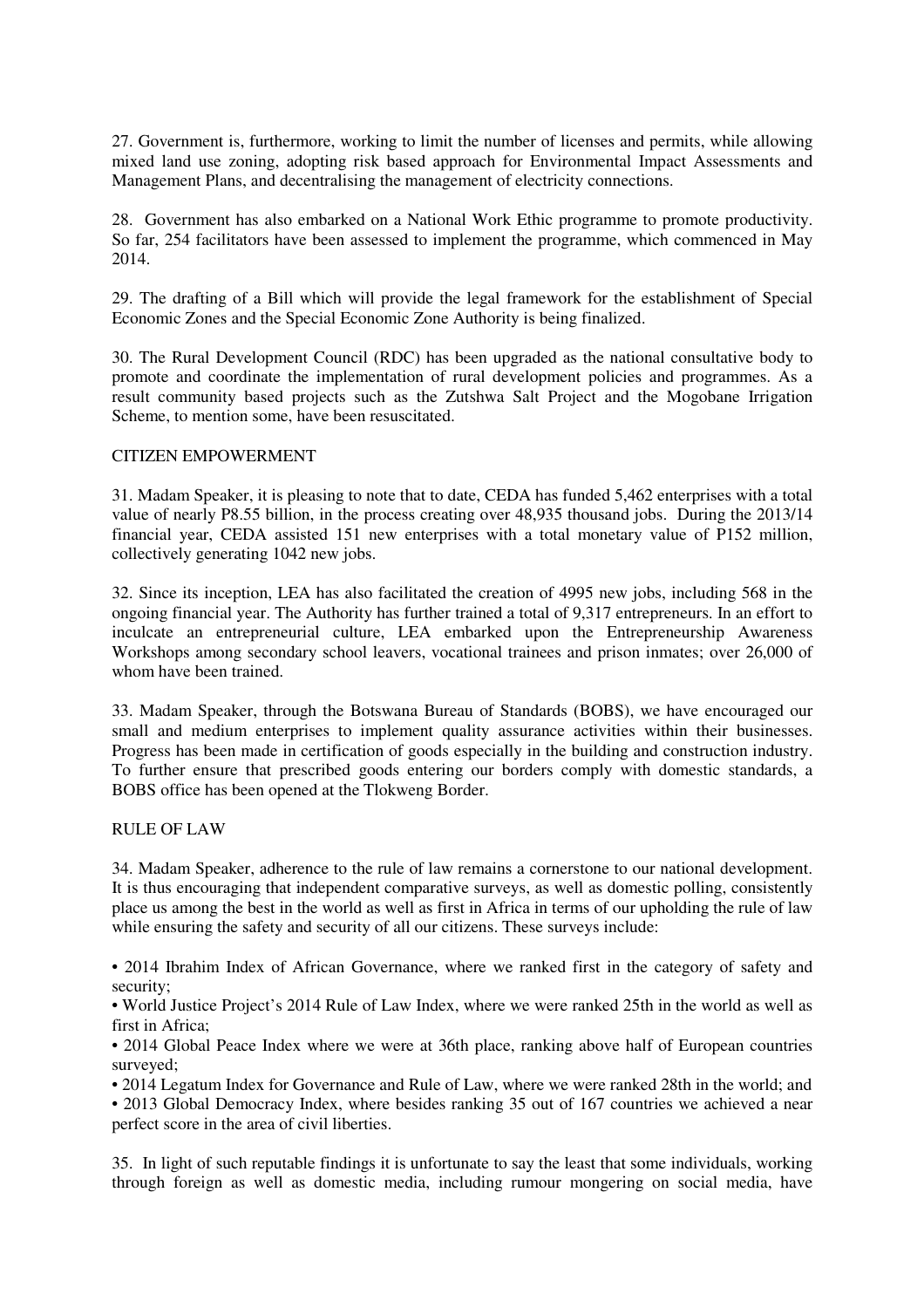attempted to instil the perception of Batswana living in fear. This is in an apparent effort to undermine this country's longstanding and shared record of peace, order and good Government.

36. While the mass circulation of false and malicious reports intended to incite undue alarm may be aimed at promoting the political agenda of some, it is at the collective cost of tarnishing the image of the country as a whole. It is also a threat to the economy we all must depend upon for our livelihoods. Such disinformation should therefore be rejected with contempt by all peace-loving Batswana. All citizens, residents and potential visitors to Botswana can be confident that this Government will continue to both abide and uphold the rule of law without fear or favour.

37. Let me, nonetheless, also observe that we have not, and shall not, allow past achievements or international accolades to breed complacency as we recognise that, here as elsewhere, criminal activity is constantly evolving and increasingly sophisticated. We therefore remain determined to pursue a zero tolerance approach to all forms of criminal activity, including corruption.

38. To counter emerging domestic and trans-national challenges the Police Service has deployed integrated law enforcement strategies to combat all forms of criminality and anti-social behaviour. This has involved an ongoing redirection of resources to deal with violent and intrusive, cross border and cyber based criminal activities.

39. Whilst total recorded crime excluding road traffic violations rose by 4.7% during the year 2013, significant reductions were, however, registered in respect of violent and intrusive crimes. Offences in this category, which included burglary, store breaking, robbery, house breaking, threats to kill, murder, rape, motor vehicle and stock theft, declined by 15.4%.

40. Road traffic management poses an additional policing challenge. Analysis of road accidents shows a youth bias, expressed in reckless driving, often aggravated by the influence of alcohol. As a result of the increase in the intensity of road policing initiatives, the number of detected road traffic offences rose by 32.4%, while there was a corresponding decrease in the number of fatal road accidents by 2.6%.

41. Madam Speaker, the Department of Prisons and Rehabilitation continues to improve security in the prisons and rehabilitation of offenders. While overcrowding has been a problem in some of the Prison institutions, there has been substantial reduction in congestion since 2008. In June 2014 there were 3824 offenders held in prisons, which was 13% below the authorised holding capacity.

42. Madam Speaker, the internal and external challenges of today's constantly changing security landscape, call for a structurally aligned, strategically focused and adequately resourced, as well as highly trained and motivated, defence force. The BDF will thus continue to evolve its structures and strategies to defend the nation, while continuing to provide assistance to other law enforcement agencies in combating crime, including poaching.

### ACCESS TO JUSTICE

43. Madam Speaker, as was most recently demonstrated in the Judgments of the High Court and the Court of Appeal upholding the constitutionality of the Standing Orders of this very House, our Judiciary continues to independently and effectively deliver on its constitutional mandate of settling disputes, both large and small, without fear or favour. This Government will, as always, respect decisions of the Courts and expects all citizens to do the same. Equally, we must all display tolerance and recognize everyone's right to approach the Courts for the resolution of any legal issue no matter how strongly we may disagree.

44. To improve everyday access to justice several special court projects like the stock theft, maintenance, traffic, small claims and most recently corruption court have been put in place so as to speed up and improve the case disposal rates, while promoting greater access to justice by simplifying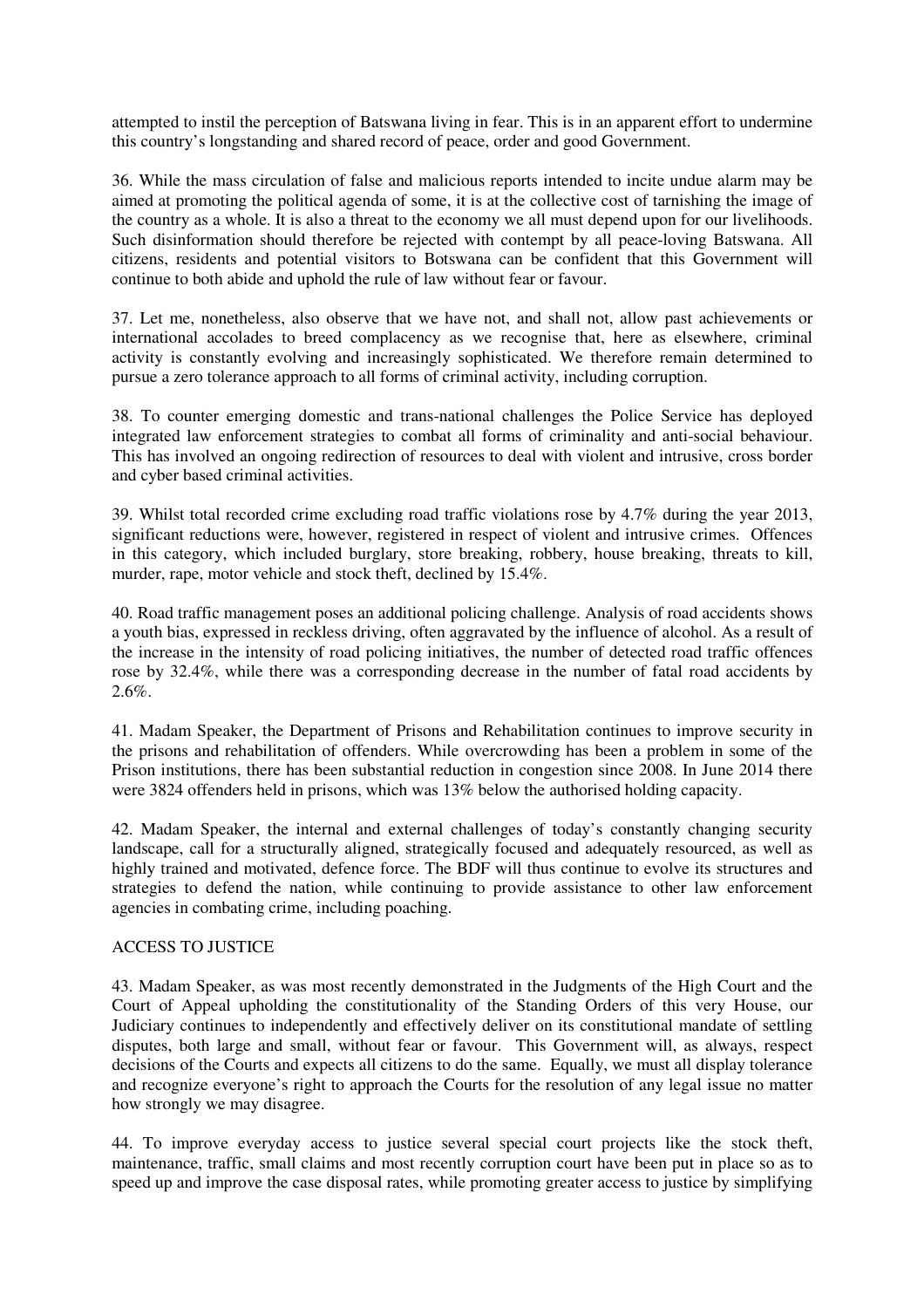court rules and processes to make them more user friendly. In addition a Court Annexed Mediation will be in place by the end of the current financial year. This form of alternative dispute resolution will accelerate case disposal and reduce the cost of litigation once implemented.

45. During the current financial year the number of special traffic courts has also been increased from two to nine. Plans are also now advanced to purchase four mobile courts, which will be used for traffic cases and other case types to promote greater access to justice. Various technological initiatives are also improving access to justice, such as video conferencing, real time court reporting and e-filing.

46. Madam Speaker, since the Legal Aid Project commenced in April 2011, legal services have been available to citizens for a wide variety of civil law issues. The demand for these services has steadily increased, with over 6,000 applications for legal aid having been received as of May 2014. An independent legal aid entity - Legal Aid Botswana - will thus be brought into operation during the current financial year.

## BOGOSI AND LOCAL AUTHORITIES

47. Government recognizes the important role of Bogosi in nation building. As an institution Bogosi provides a solid foundation for community mobilization, development and national unity. In this regard, Government is committed to strengthening the institution, ensuring its continued role and relevance.

48. Government is further committed to promoting local governance, while taking services closer to the people. We have in this respect started to fully operationalise seven service centres, which were established last year.

49. Local Government is also piloting the Service Halls concept as part of the e-Government programme as a one stop shop for various public services. The first centre will soon open its doors in Molepolole. This effort will not only bring services closer to people, but will also bring government services under one roof for easy customer access.

### CIVIL AND NATIONAL REGISTRATION

50. Madam Speaker, the on-site registration programme that was launched in 2012 is yielding positive results as evidenced by the increasing number of births and deaths registered at these centres amounting to 61,624 births and 15,720 deaths since the inception of the pilot project in 2011. Additional computerisation of critical functions of Civil and National Registration and linkage with other systems is on-going. The Project has as one of its deliverables an Electronic Identity Card or eid.

51. Madam Speaker, Government very much appreciates the sterling contribution being made by the religious community in upholding social harmony through their prayers, preaching and good deeds. We are, however, concerned that a few hide behind religion to promote personal gain in ways that are ultimately disruptive to social harmony resulting in legal intervention.

### IMMIGRATION

52. Madam Speaker, Government continues to improve the processing of work and residence permits. A project to automate the processing of the work permits has already commenced, which will better ensure the integrity of the documents and enhance processing time as well as data management.

53. As a Government it is our duty, in the first instance, to promote the economic interests of our own citizens when it comes to issues of employment. We, nonetheless, continue to recognise the value of opening our doors to citizens of other countries who add value to the economy and social welfare of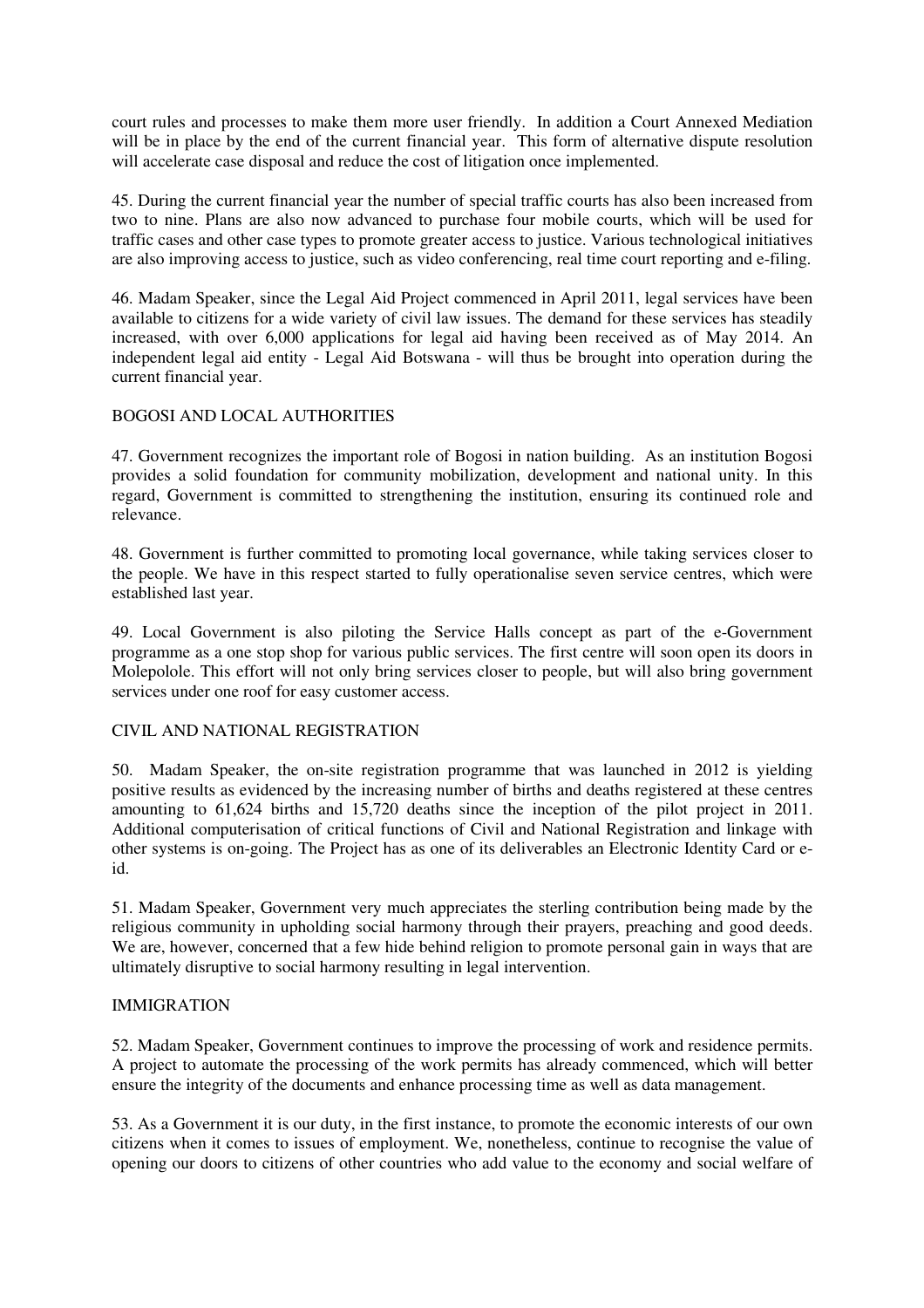the nation as a whole. Illegal migration, however, remains a serious challenge. Over the past year we have had to deport over 36,000 illegal immigrants.

### LAND

54. Madam Speaker, in our manifesto my party recognised that the equitable and efficient distribution of land remains an area of both great opportunity and challenge. To address the shortage of serviced land, Government shall continue to undertake land servicing projects to promote economic development. The construction of Palapye Extension 11 land servicing project is expected to yield 3300 plots upon completion. In addition we will continue with infrastructure design projects for another eight areas around the country.

55. Government is also implementing additional measures that promote optimal utilisation and better management of our land resources through physical planning; Land Administration Processes, Capacity Building and Systems (LAPCAS) Project, which has so far resulted in the surveying of 234,525 plots countrywide. A project outcome will be the establishment of a land information centre as a collection of all land data in the country. As of now a total of 890,814 individual land records have been opened and secured, while Deeds Registry has captured 431,667 title deeds. Information collected through this project will benefit individual landholders as well as the country as a whole, since registered land titles can, for example, be used as collateral for loans.

56. Madam Speaker, the Town and Country Planning Act of 2013 which further decentralized physical planning functions to the Councils became operational in April 2014, providing for oversight and policy direction on physical planning as well as regional planning functions.

57. Efforts are also ongoing to prepare new settlement development plans. To date a total of 25 such plans, out of a current target of 29, have been prepared. Government is further exploring alternatives to decentralize and decongest development away from Gaborone. We have thus commenced the preparation of three new master plans.

### DIAMONDS

58. Madam Speaker, our GDP has been significantly boosted by renewed growth in the mining sector, which continues to drive our economy. Given that this expansion was primarily due to global diamond sales, we are further encouraged by the fact that these current trends are consistent with long term industry projections, based on growing demand among new consumers, as well as sustained recovery in our traditional markets.

59. Growing global demand for gem diamonds has further dovetailed with upward estimates of domestic production based on both the ongoing and anticipated opening of new mines and an extension in the life spans of existing mines through new recovery methods. Together, these developments should ensure that we will remain a leading global producer over the next three decades, until at least 2050. Let us recognise, however, that diamonds alone cannot carry us forward. We must therefore continue in our efforts to achieve greater economic diversification, which includes the promotion of further beneficiation within the minerals sector.

60. In the case of diamonds we are already realising our goal of becoming a global 'mines to market' hub with the successful migration of the De Beers Global Sight-holder Sales from London to Gaborone, which was completed ahead of schedule. The first round of local Diamond Trading Company (DTC) sales took place in November 2013. To date 10 sight-holder sales have been successfully held in Botswana. Included in the DTC turnover has been diamonds supplied to local industry. This has strengthened our diamond cutting and polishing industry, which as of July 2014 employed 3,781.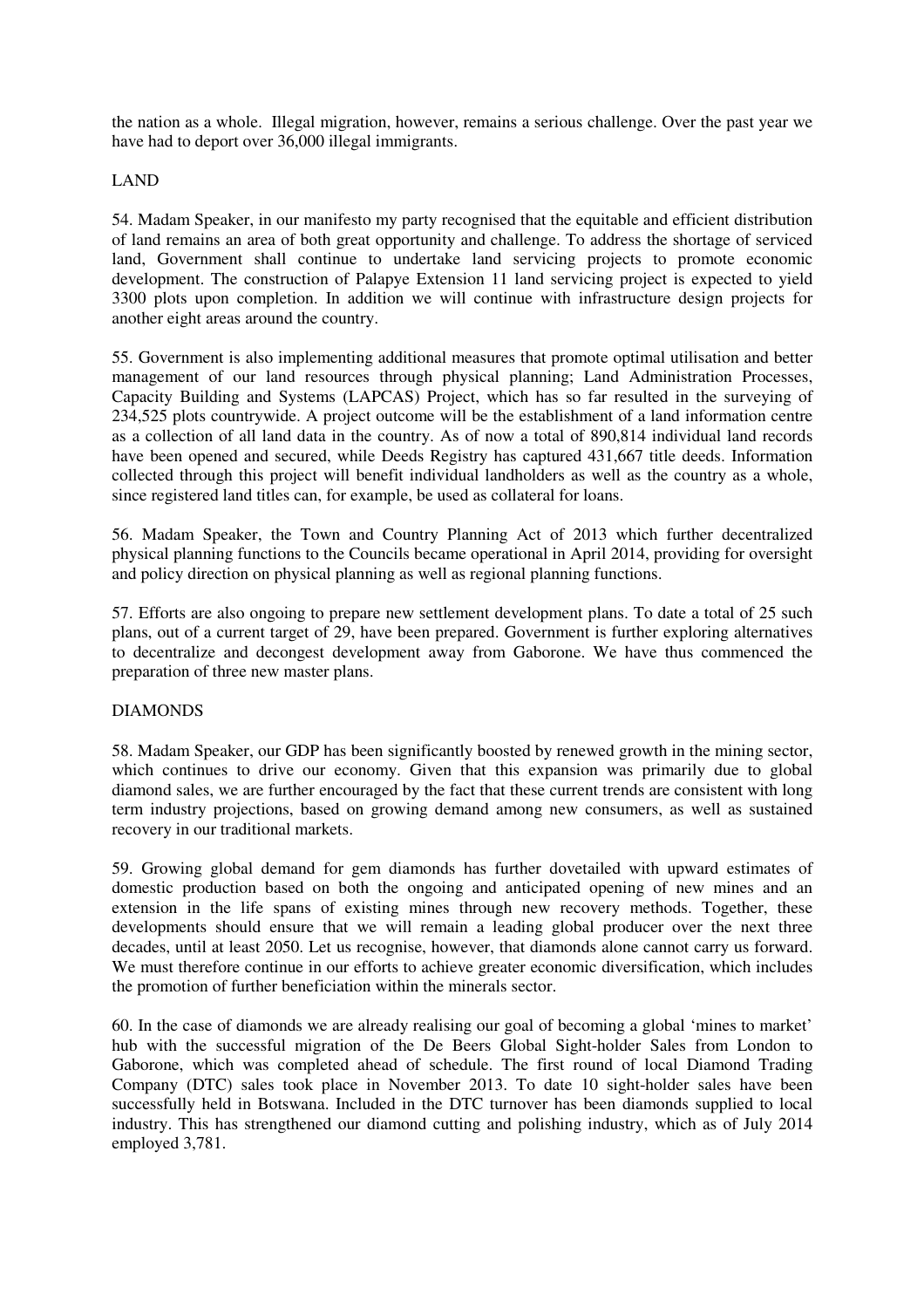61. The Government owned Okavango Diamond Company has also successfully conducted eight tenders to date, which attracted over 400 customers from all over the world. In addition Boteti Mining Company (Karowe Mine) has also been conducting sales.

62. Notwithstanding continued volatility in the global trading of mineral commodities, we are encouraged by the emerging opportunities for beneficiation, as well as expanded mining of iron ore, copper, nickel and silver, coal and coal bed methane. In order to better manage these opportunities, we have now established a state owned Mineral Development Company.

63. At the same time we have worked to maintain Botswana's status as a welcoming environment for international investors. In the 2014 Fraser Institute Mining Policy Perception Index, which annually assesses the competitiveness of global mining jurisdictions, we were ranked first in Africa and 25th in the world, while for diamond industry investment we were rated first in the world.

64. In terms of further mineral beneficiation we are especially encouraged by the efforts of Bamangwato Concession Limited (BCL) through its Polaris II programme to establish Selebi-Phikwe as a regional metallurgical hub for the refinement of base metal concentrates. The initiative further provides for additional investments in downstream activities as was reflected in the ongoing construction of the Pula Steel plant.

65. Just this past month the Polaris II project took another giant step forward with BCL's acquisition of Norlisk Nickel's Southern Africa assets, which notably include its controlling stake in South African based Nkomati Nickel, as well as the local Tati Nickel Mine. Output from these mines is now expected to be serviced by the BCL smelter. All of these positive developments were made possible through Government's decision to empower BCL to expand its commercial activities, while releasing the company from its debt burden.

66. In the context of our 'Coal Roadmap' we are also finding opportunities through which our vast coal reserves can become an additional source of export revenues, while being further utilised to fuel local power plants. This has in turn served as a catalyst for the Trans-Kalahari and Ponto Techobanine railway projects, as well as further expansion in the energy sector. We have signed a bilateral agreement with Namibia on the Trans-Kalahari Railway Project, which paves the way for the construction of a heavy haul railway line stretching 1,500 kilometres from Mmamabula coal fields to Walvis Bay.

67. We are further engaged in a joint project with Zambia for the construction of the Kazungula Bridge across the Chobe and Zambezi Rivers, which includes a railroad component, one stop border facility and access roads. We have also signed an agreement on road and bridge infrastructure with South Africa, which has resulted in the already ongoing construction of bridges and infrastructure at Notwane and Platjaan.

### AGRICULTURE

68. Madam Speaker, in terms of job creation, rural income generation and food security agriculture remains a priority economic sector with still untapped potential. The Integrated Support Programme for Arable Agriculture Development (ISPAAD), Livestock Management and Infrastructure Development Program (LIMID) and animal disease control measures are key interventions for driving the sector forward.

69. I am especially pleased to report that the prospects for the 2013/14 ploughing season are very good for rain fed agriculture, with over 127,000 farmers having cultivated nearly 417,000 hectares. This has resulted in what we anticipate will be a record 2014 cereal crop of about 200 thousand metric tonnes. This is over 500% above that of last year, when we were of course plagued by poor rainfall.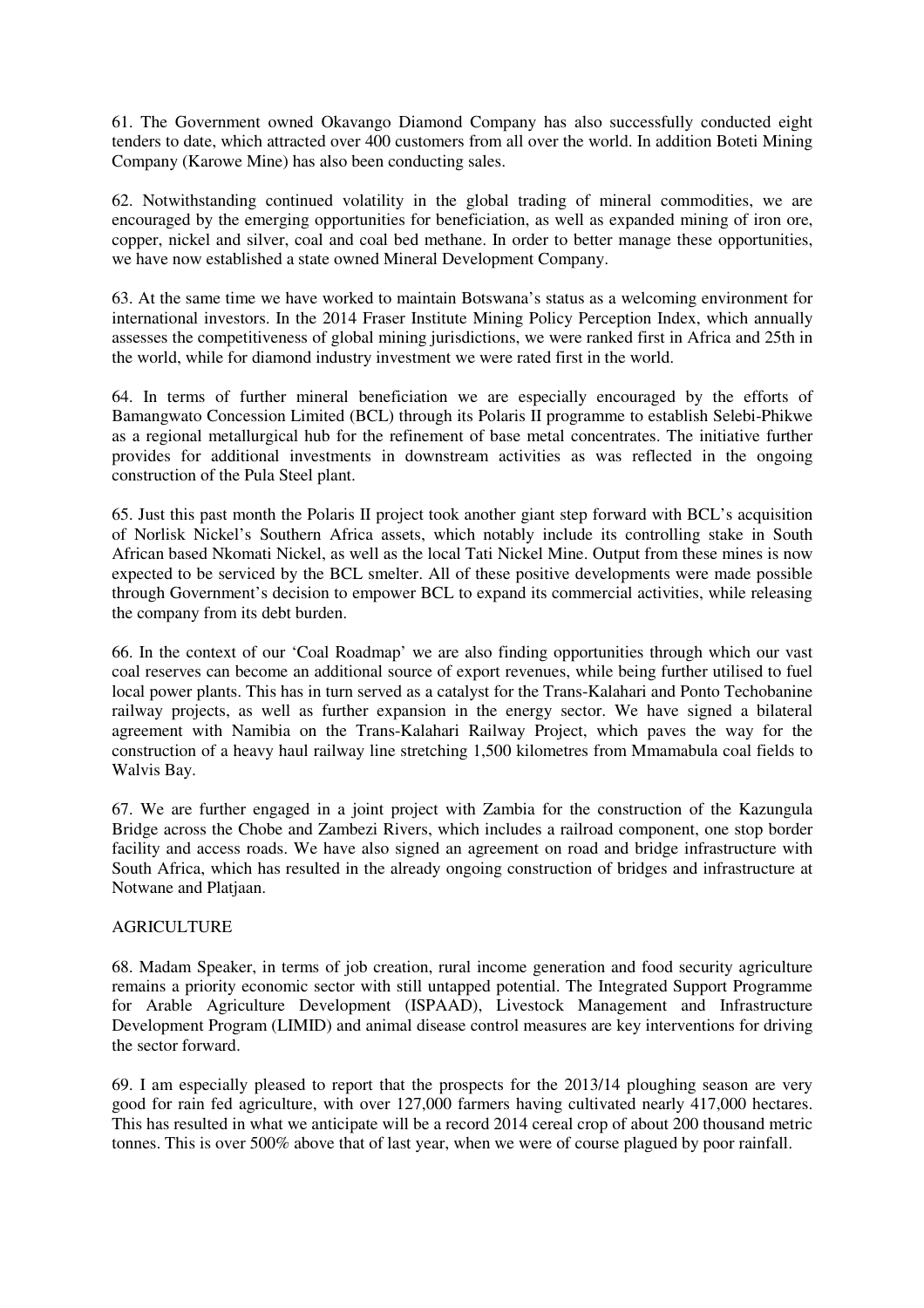70. The higher estimated crop yield is a result of the use of inputs such as hybrid seeds, fertilizers and herbicides as well as improved technology and above average rainfall. Farmers, in this respect, benefited from increased financial support by the National Development Bank (NDB), CEDA and commercial lenders as well as other Government support such as ISPAAD.

71. ISPAAD has been the primary vehicle for channelling Government support for expanded arable farming; its five components being draught power and input subsidy, cluster fencing, individual fencing and horticultural assistance. The latter component assists farmers with development inputs of 40% of total cost.

72. In addition, this past year we introduced the Special ISPAAD programme aimed at assisting beneficiaries in areas where crop production is not suitable, such as Kgalagadi, Ghanzi, and parts of Kweneng and Southern Districts.

73. An additional constraint to horticulture production has been the marketing of produce. To address the challenge, the Horticulture Market has now been established as a wholesaler to provide a sure market at equitable prices, while the horticulture processing facility at Selebi Phikwe will soon provide another reliable outlet for horticulture produce.

74. We can further report that infrastructural development for the Zambezi Agro-Commercial project will soon commence, while arable production will continue to benefit through our cluster development strategy. Besides the Pandamatenga cluster, new clusters such as at Mosisedi are now operational.

75. Over the past year our livestock sector has enjoyed positive growth, particularly as a result of controlling foot and mouth disease. This has enabled the Botswana Meat Commission (BMC) to resume beef exports to the high value European Union and other international markets. This past year BMC's after tax profits were over P 25 million, with a turnover of just over P 1 billion. Seeking additional non-EU markets continues to be a major assignment for Government through the BMC.

76. The change over from the bolus to ear tags for the livestock identification and trace back system is finally on course. As at October 2014 a total of 1.4 million cattle had been tagged against the target of 2.2 million. With respect to dairy, we are still heavily dependent on import of milk and milk products. To turn this around a dairy strategy has been adopted.

77. Our current animal disease situation is satisfactory. The outbreak of foot and mouth disease in Mohembo East, which occurred in July 2014, has been brought under control by vaccination and movement control. Fortunately the outbreak did not affect cattle marketing in the rest of Ngamiland and therefore trade in livestock continued in the area.

78. There is also currently an outbreak of Newcastle disease among chickens, which fortunately has not affected commercial poultry and ostrich farms where appropriate control measures have proved effective. To counter the outbreak among small scale producers, Government has secured a vaccine that is being distributed at no cost to the farmers. Part of the vaccine was donated by the Botswana Veterinary Association.

79. Under LIMID beneficiaries continue to be assisted with small stock, poultry, animal husbandry and water provision. Since its inception in 2007, over 18 thousand have benefited from the programme at a cost of P224 million. Initially LIMID was allocated P20 million annually but this has now been increased to P50 million.

### TOURISM

80. Madam Speaker, another driver of economic diversification has been the tourism and associated hospitality industries, which currently employs some 35,000. Our progress is reflected in the fact that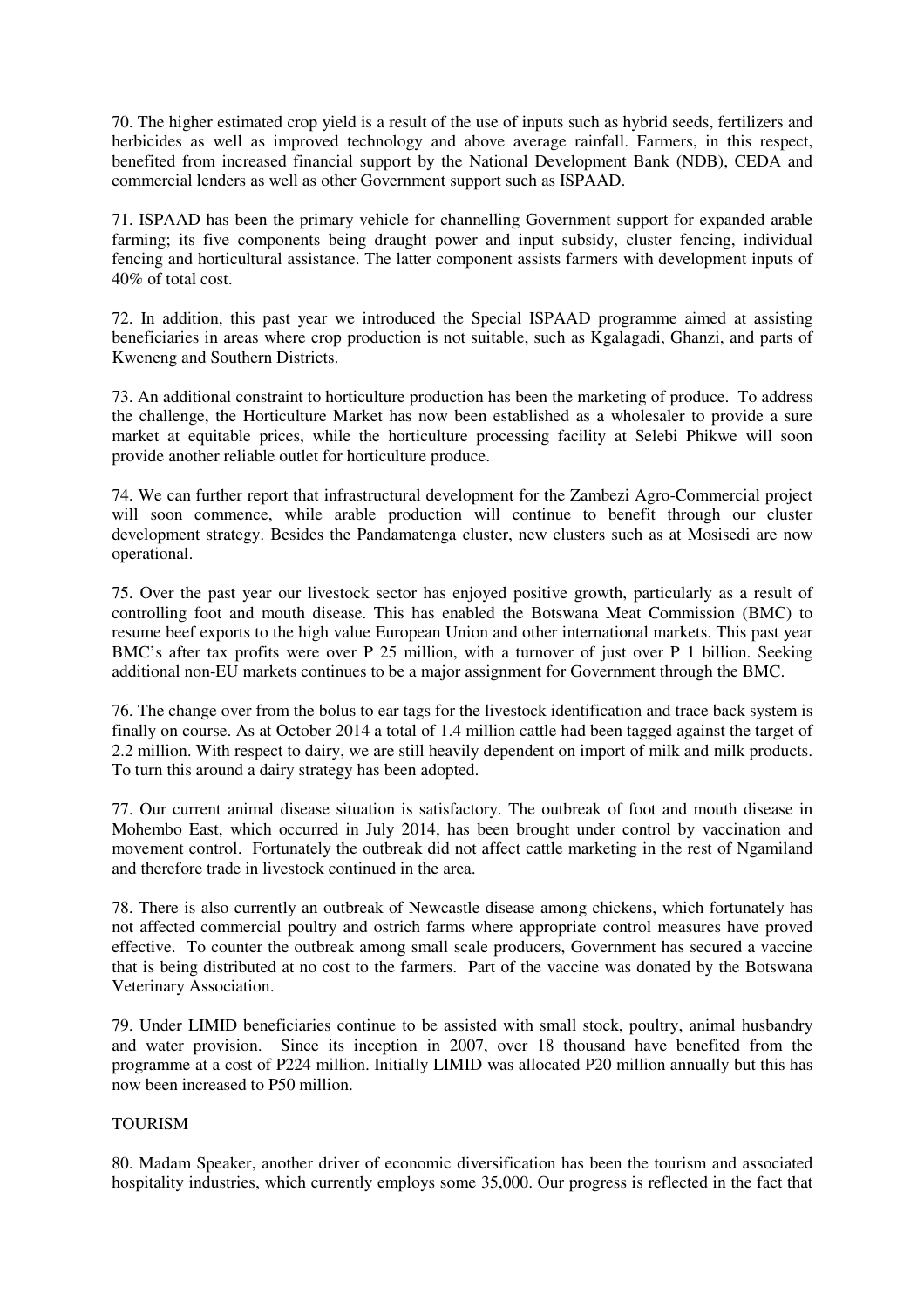we have experienced a 45% increase in licensed enterprises over the past decade, with 135 newly licensed citizen owned enterprises in 2013-14 alone. As I have said before, but it deserves repeating, recent growth in the sector has been largely driven by citizen investment. As of May 2014, 61% were citizen owned, 23% were joint ventures, while only 16% were foreign owned.

81. To further fuel this positive trend we are continuing to find innovative ways to promote a broadening of the tourism product, in collaboration with the Botswana Tourism Organisation, private sector and civil society partners. Our progress is evidenced by the number of new attractions being opened up in less developed areas such as Kgalagadi, Tswapong and Bobirwa. With the approval of management plans we will soon also open up dams for tourism and recreation purposes. In addition, events such as Makgadikgadi Epic sky dive, the Khawa Dune Challenge and the Toyota Kalahari 1000 Desert Race are bringing in visitors while raising our country's profile. We anticipate additional high profile events in the coming year.

82. Another means through which we are diversifying our tourism is the development of historic and cultural, as well as natural heritage sites. Several heritage trails have been developed including the Makgadikgadi Heritage Trail, which is one of the 74 heritage places across the country where information boards and signage have been installed. In protecting and promoting our country's rich cultural heritage we are ratifying three UNESCO conventions to strengthen our care of cultural properties and heritage sites. Our conservation efforts were, of course, this year also acknowledged in the Okavango Delta's listing as the 1000th UNESCO World Heritage Site.

83. Following the decision to impose a moratorium on hunting on public land to conserve our wildlife heritage, Government has been working with community based organisations to re-align their management plans to facilitate their transition from hunting to photographic tourism. Communities and concessionaires are also being capacitated to undertake resource monitoring in their areas to allow them to track the impact of management interventions such as water provision, measures to reduce illegal off take and fire management.

### NATURAL HERITAGE

84. Madam Speaker, with poaching on the rise globally we remain vigilant in securing our elephants, rhinos and other wildlife species. Government has taken additional measures to strengthen anti – poaching efforts by increasing posts in the Department of Wildlife and National Parks and deploying other law enforcement agencies like the Botswana Defence Force, Police and Prisons Services and the Directorate of Intelligence Services to augment initiatives to curb poaching.

85. Our country enjoys widespread international recognition and goodwill for our record of domestic conservation and sustainable tourism development coupled with our contributions to global efforts to suppress poaching and the global trafficking of illegal natural products. It is in the latter context that we shall early next year play host to the 2nd International Conference on the Illegal Wildlife Trade. This gathering will be a follow-up to the London Conference earlier this year, where there was for the first time broad agreement among nations involved in the supply, transit and consumption of illegal wildlife products, to join hands in combating the trade.

86. Government also remains committed to ensuring that the Gaborone Declaration for Sustainably in Africa bears fruit. To this end we are undertaking an exercise to value the contribution of different streams of natural capital to GDP. In addition to our water and minerals, we wish to assess the values of other resource based economic activities such as pastoral agriculture, tourism, and land management so as to ensure that our measure of the national wealth is inclusive. In this regard the findings of the Wealth Accounting and Valuation of Ecosystem Services (WAVES) project will be used to reform our accounting systems.

# ENVIRONMENTAL PROTECTION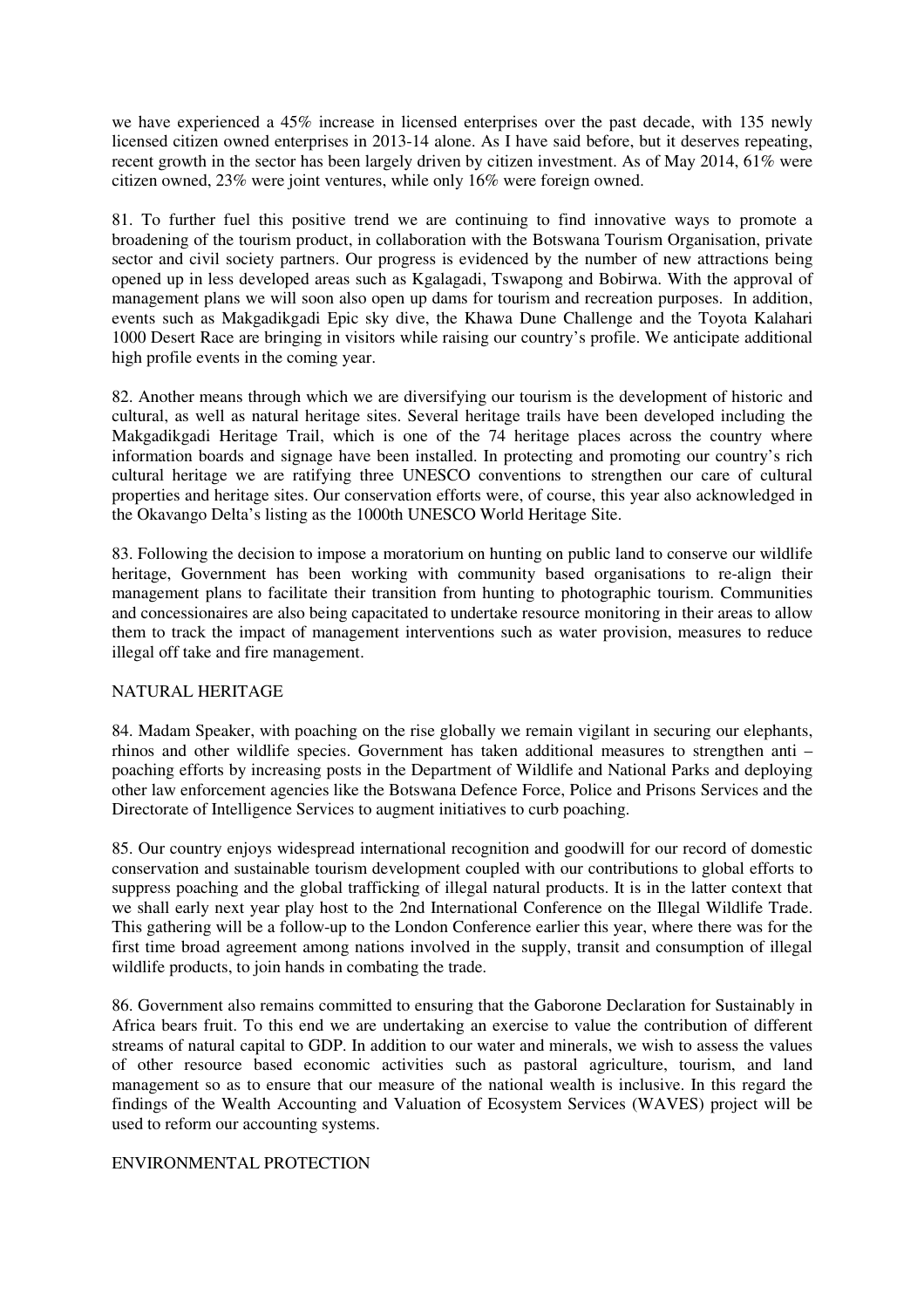87. We have also initiated a process to streamline the Environmental Assessment process. Our main aim is to reduce the turnaround time for the assessment of projects as well as to reduce the number of projects subjected to detailed assessments without compromising the environment.

88. Wild land fires remain a concern as they risk land degradation. The total area burnt as at end of December 2013 was 8.6 million hectares, as compared to 11.3 million hectares same period during 2012, a 24% reduction. Government continues to mobilize resources to areas of high economic importance. Since 2009, 2,560 fire fighters have been trained. This has been achieved through our ongoing partnership with Australia. We also continue to distribute Personal Protective Equipment to seasonal fire fighting teams and community based volunteer fire-fighters, who have demonstrated dedication and willingness to volunteer for fire suppression.

89. Illegal mining, particularly of construction materials including sand and gravel, continues to be a source of concern, and cause of environmental degradation, especially of our rivers. This has resulted in increased law enforcement efforts.

90. Madam Speaker, the negative effects of climate change cannot be overlooked. Let me therefore encourage Batswana to inculcate the culture of tree planting. Government will continue to provide tree seedlings and also encourage backyard tree nurseries. We are aware that the main predicament to these initiatives has been shortage of water, but efforts such as recycling are underway.

91. Government continues to encourage utilization of waste as a resource. Following the piloting of waste separation at source in 4 schools in Gaborone, we are in the process of rolling out the initiative to all schools in the country during 2014. Moving forward Government has taken a decision to outsource waste management services to the private sector.

### ENERGY

92. Madam Speaker, in my 2008 address before this House I stated that transforming our nation from an energy deficit to surplus nation had become a new development priority. We knew from the beginning that this was a mammoth task, which along the way was made all the more difficult by the setbacks we continue to suffer in bringing the Morupule B Power Station fully online. With Morupule B capable of producing up to 600MW when at full capacity, supplemented by plants at Orapa and Matshelagabedi to meet spikes in demand, we should be able to cater for our domestic energy needs.

93. To ensure long term security of power supply, Government is in the process of procuring Independent Power Producers for the construction of an additional 300MW from a Brownfield site at Morupule B site as well as 300MW from a Greenfield site. The construction of these additional power plants over the next few years will give us the capacity to ultimately become a net exporter rather than importer of electricity.

94. Catering for future as well as current domestic energy demand remains a priority given that access to electricity and thus overall consumption has been steadily increasing since the establishment of the National Electricity Standard Connection Cost Programme in 2010. As at April 2014, the Programme has enabled 58,470 new households to connect to the national grid, with household access to electricity now standing at about 70%. In terms of settlements 76% or 373 out of 492 gazetted villages have been electrified. During the current financial year this is being increased with the electrification of another 28 villages, while network grid extension is ongoing in 24 villages.

95. Turning to the petroleum sub-sector, construction of the 149 million litres strategic storage facility at Tshele Hills is ongoing. Government has also put in place a quality monitoring programme of petroleum products to protect consumers and the environment. Additionally, we continue to make efforts to 'green' the energy sector through various renewable energy initiatives. The 1.3 MW Solar power plant is producing green power as expected, avoiding significant carbon dioxide emissions.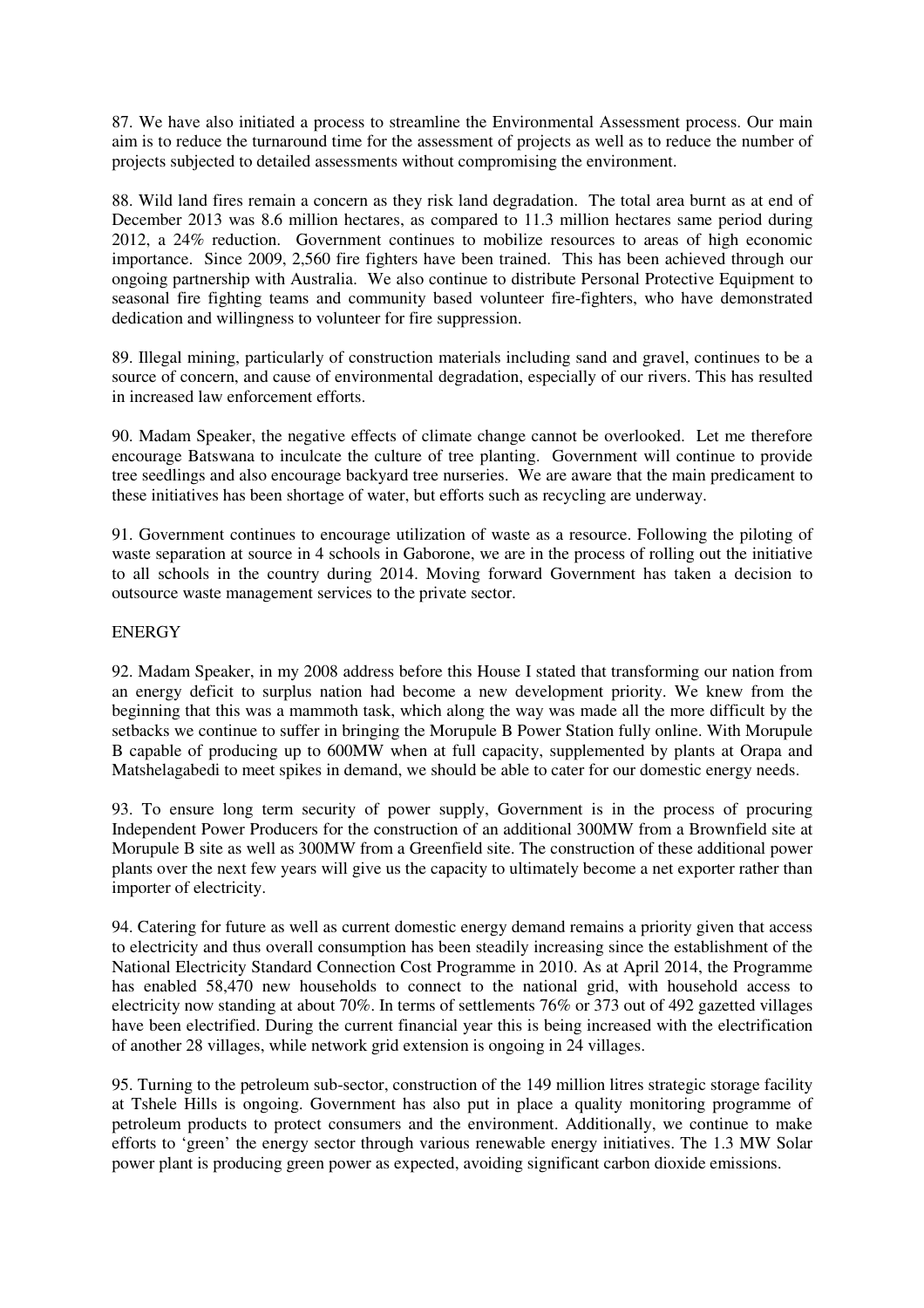### WATER

96. Madam Speaker, water resources is an area where we continue to face significant challenges as well as opportunities. In this respect we are partially victims of our own success. While we remain on target towards achieving near universal access by 2016, we appreciate the fact that, being a semi-arid country, water shall continue to be a relatively scarce and therefore precious resource. There is thus an absolute need for us to carefully manage our limited water resources to ensure optimal, equitable and sustainable utilisation.

97. Our efforts to maintain water supply security are, of course, further challenged by recurring drought. To address this challenge the Water Utilities Corporation (WUC) has introduced water restrictions and rationing in order to reduce water demand. As Government we have further availed a budget of P470 million for drought mitigation projects, including the upgrading and refurbishment of boreholes and the expansion of treatment plant capacity. So far P338 million worth of projects are at various stages of implementation.

98. Government is also working on associated infrastructure for supplying water from the newly built Dikgatlhong, Lotsane and Thune dams. A 75 km water pipeline from Dikgatlhong dam to Moralane was completed earlier this year at a cost of P 1.3 billion, while the North South Carrier 2 pipeline to Palapye is still under construction.

99. Looking to the future, Government continues to prioritise trans-boundary cooperation under the auspices of the SADC Protocol on shared watercourses, where our efforts continue to bear fruit. The Middlepits cluster villages project for the transfer of potable water from South Africa has been completed. A feasibility study of the Lesotho Highlands project should be completed next year, which will potentially allow the three countries participating in the project – i.e. Botswana, Lesotho and South Africa – to take the project forward. The Limpopo Watercourse Commission (LIMCOM) was launched in July 2014, which is home to all our dams that we currently rely on for water supply. Having LIMCOM as a functional platform to discuss and agree on management and utilisation of the Limpopo basin is thus critical.

100. Government remains committed to ultimately drawing about 495 Million Cubic Metres of water per annum from the Chobe/Zambezi River system. This share of water will initially be used for the planned Zambezi Integrated Agro-Commercial Development Project at Pandamatenga. In the longer term this resource is expected to play a key role in meeting our post 2025 demand.

#### BUILDING INFRASTRUCTURE

101. Government continues to address the many challenges facing the construction sector, by putting in place structures at policy level to improve the performance. These include interventions such as restructuring initiatives and the introduction of project management for improved execution of projects.

102. Government continues to deploy audit teams to ensure that all new construction projects and procurement of offices and staff house are defect free at completion stage or rental/purchase stage.

103. With regard to problematic projects, a contract for the completion contract of the Sir Seretse Khama International Airport has been awarded. Work commenced in July 2014 and is scheduled to be completed during the first half of 2015. The completion works for Francistown Stadium, will cost just over P 100 million and is being undertaken as two separate contracts. Major refurbishments of Serowe Sports Complex, which included installation of the artificial turf and cleaning and repair of sewage pipes, has been completed and are in use.

### SCIENCE & TECHNOLOGY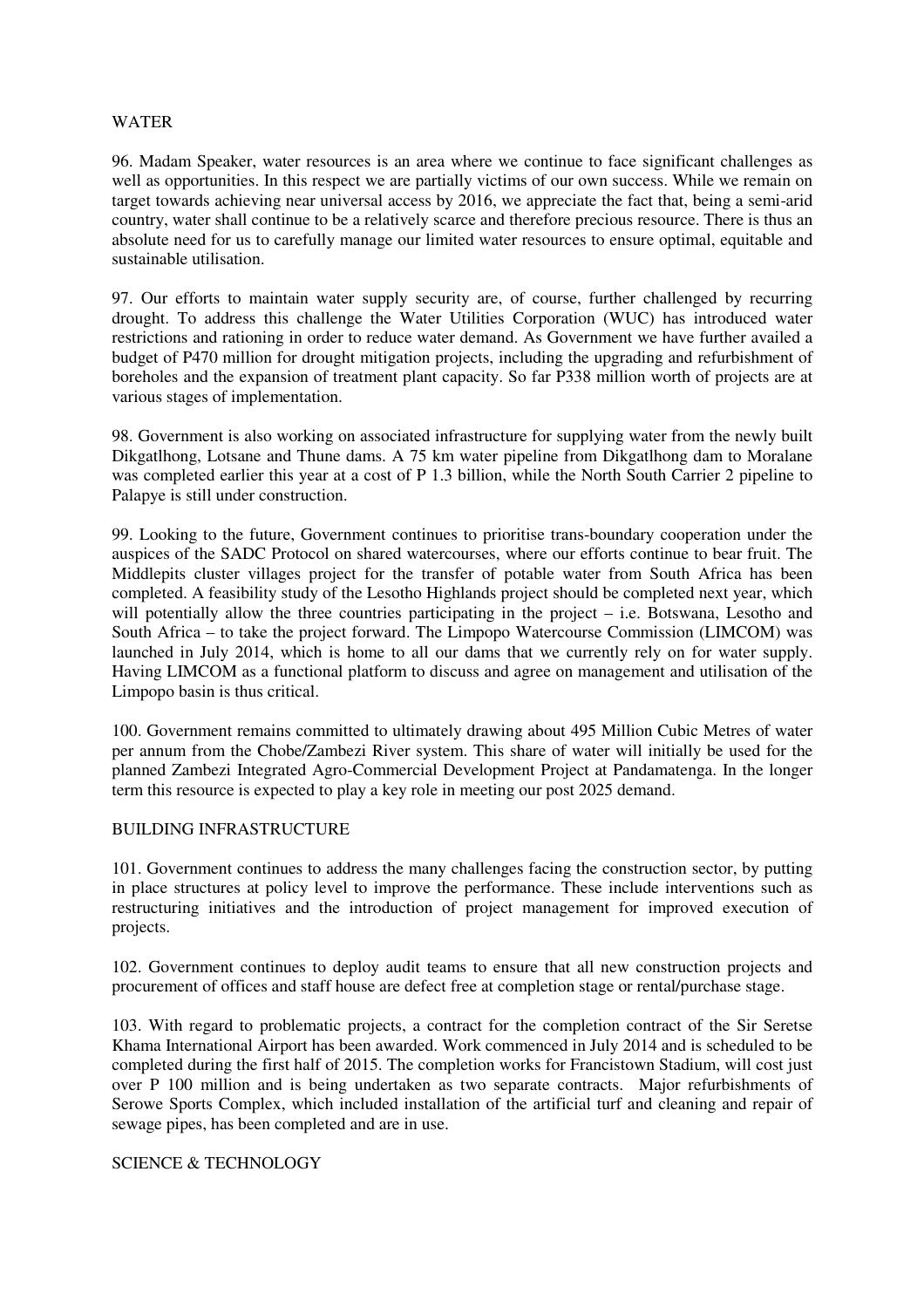104. Madam Speaker, implementation of the National Research, Science, Technology and Innovation policy or RSTI has started with the appointment of focal persons to provide linkages between the ministries and departments. In order to develop capacity for Botswana to continuously monitor and evaluate its status and progress of RSTI development, we have applied for enrolment in the African Science and Technology Innovation Indicators (ASTII) Initiative.

105. The Indigenous Knowledge Systems Policy, whose development has recently been finalised, will enable Batswana to benefit from Indigenous Knowledge and also to impact the country's economic diversification as it can also contribute to innovation, poverty alleviation, cultural preservation and sustainable management of natural resources.

106. The Botswana Institute for Technology Research and Innovation (BITRI) is now established with the task of adapting, developing and enhancing technologies for local use. BITRI has identified a state-of-the-art solar technology for street lights. In addition, the organization will facilitate the construction of houses using Kalahari Sand Building Blocks in Kgalagadi South to ensure maximum beneficiation from the readily available sand in the construction of affordable housing.

107. The implementation of the Botswana Innovation Hub (BIH) is continuing with construction of its central icon building. The Hub has since 2013 also put into operation three additional innovation support programmes.

### SOCIAL PROTECTION

108. Madame Speaker, funds amounting to P581 million have been approved for the implementation of Ipelegeng Programme during the 2014/15 financial year. The programme continues to provide temporary relief for the unemployed and vulnerable members of the society. It further contributes to infrastructure maintenance, environmental cleanliness and crime prevention. The monthly target has been increased from 61,670 to 65,757 beneficiaries.

109. Government continues to provide social protection services for all deserving different categories of vulnerable people, such as, Destitute Persons, Orphans and Vulnerable Children, Community Home-Based Care Patients, World War II Veterans, Old Age Pensioners, the Disabled and Remote Area Communities. Government cushions the debilitating effects of poverty on these vulnerable groups through provision of cash transfers, food baskets, feeding schemes, shelter, livestock, packages and labour based public works programme. A total amount of P1.8 billion has been allocated under these various programmes to support these vulnerable groups. This is an endeavour to promote dignity and self-development to communities to enable them to achieve sustainable livelihoods.

110. The monthly allowance for the over 99 thousand Old Age Pensioners was increased effective April 2014, as well as the allowance for World War II Veterans (or their spouses/children below the age of 21 years). Elderly persons who live alone or without care givers have been supported with radios to enable them to have access to information. Furthermore, blankets were provided in January 2014 and have been distributed to the Districts for issuance to the beneficiaries.

111. Government currently supports registered Destitute Persons who are benefiting from food baskets and a monthly cash allowance. This enables them to buy items of their choice which are not provided for in the food basket. 35,236 Orphans and Vulnerable Children, 34,845 Destitute Persons and 1,161 Community Home Based Care patients receive monthly food baskets, which are aimed at ensuring their food security, basic daily nutritional support and general good health. All beneficiaries, irrespective of their geographical location, receive all food items stipulated in the basket. To further provide dignity to beneficiaries, Government has introduced the Poso Card to ensure that all beneficiaries get their allowances every month.

112. Supplementary feeding is also provided to 755 Primary Schools with a total enrolment of 349,485 pupils and 966 Health Facilities with a total of 316,446 beneficiaries. Due to the drought that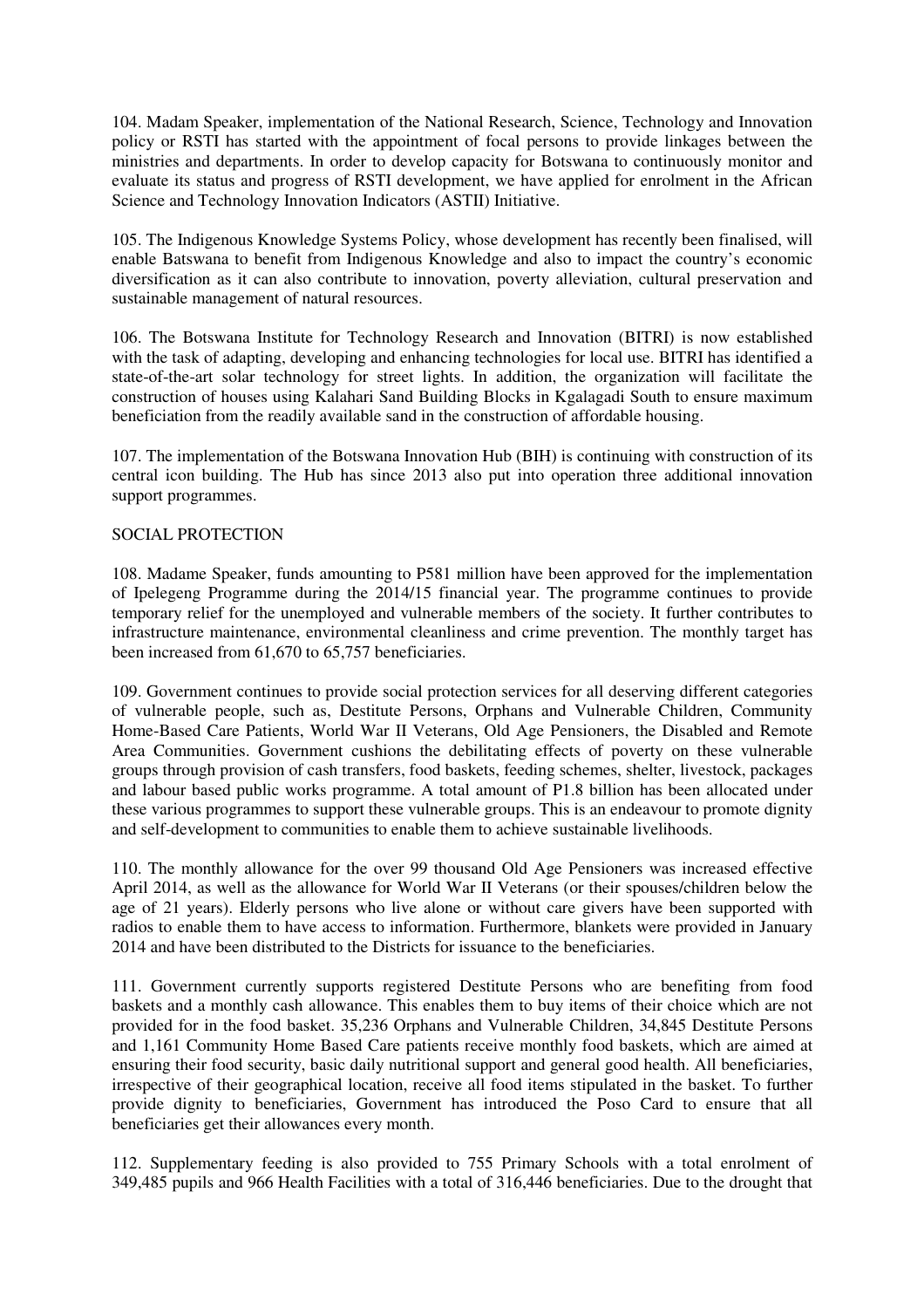engulfed part of the country last year, Government permitted provision of a second meal to the primary schools and double ration supply for health facilities for seriously affected areas. Government has continued with purchase of agricultural produce for Primary Schools. As at June 2014, P5 million was spent on purchasing such produce, with 2,935 farmers benefitting.

## POVERTY ERADICATION

113. To continue its effort of eradicating abject poverty, Government has identified 20,636 beneficiaries to be assisted with Alternative Packages across the country. To this end, a total of 1,815 projects are operational while 461 are excelling. In the process 3,364 beneficiaries have been equipped with different technical skills, while 13,097 beneficiaries have been trained on business management skills. Since its inception, P99.2 million has been disbursed to the districts for the purchase of equipment and materials, as well as training of beneficiaries undertaking Alternative Packages.

114. Market days are also held monthly in every District at designated areas to create market opportunities for small entrepreneurs and facilitate income generation through direct sales. As at June 2014, 158 market days were held countrywide in which 546 beneficiaries participated.

115. Madam Speaker, the review of the National Policy on Care of People with Disabilities is now at finalization stage. The policy is premised on the Convention on the Rights of Persons with Disabilities. This policy will guide the implementation of disability services in Botswana including, access to education, development of sport and sporting facilities for the disabled, affirmative action, employment and general economic empowerment of People with Disabilities. In the meantime, People with Disabilities continue to benefit from different Government programmes.

### GENDER EQUITY

116. Madam Speaker, the World Economic Forum's 2014 Global Gender Gap Report and Index confirms that our country has been making great strides in achieving gender equality. In the overall ranking we climbed 34 places to 51 out of 142 countries surveyed, while in terms of female participation in the economy we moved up 40 places to number 8 in the world. With respect to equality of educational attainment we ranked at the top of the table, sharing first place over the past five years with a number of other countries for having achieved an almost perfect gender balance at all levels.

117. Under the Women's Economic Empowerment and Poverty Eradication Programmes, 64 women's groups were funded at a total cost of P9.5 million in 2013/14, resulting in job creation for 320 beneficiaries. This brings the total of supported women's groups to 310 at a total cost of P34.3 million benefitting a total of 2,480 individuals.

118. Government is cognisant of the fact that Women's Economic Empowerment and Poverty Eradication beneficiaries continue to face challenges in accessing markets where they can sell their goods. Efforts therefore continue to be made to support them in accessing markets locally, regionally and internationally. The National Women's Exposition which was introduced in 1999 to give women entrepreneurs access to markets has grown from 70 to 350 exhibitors in 2014. In order to enrol more women in this venture, the Northern Exposition was introduced in 2013.

119. Following the 2012 Gender Based Violence (GBV) Indicator Study, which revealed 67% of women as victims and 44% of men as perpetrators, the Government is piloting the GBV Referral System in Maun and Mochudi in an effort to capacitate all service providers in handling GBV cases. We are currently developing the Monitoring and Evaluation System through which the referral progress will be monitored. A more in-depth study on GBV has already commenced.

## REMOTE AREA DEVELOPMENT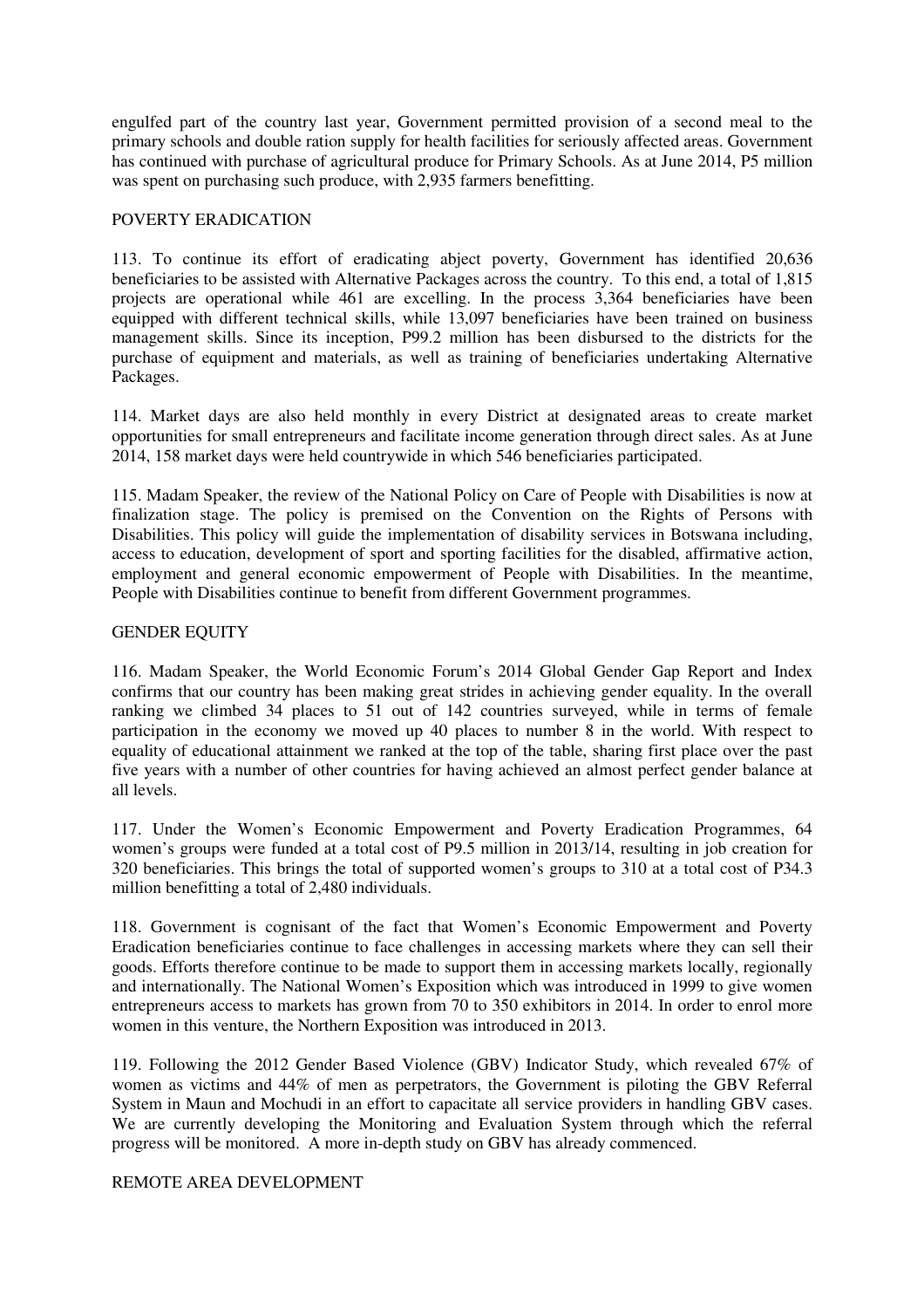120. Government continues to use the Remote Area Development Programme as a rural development strategy intended to uplift the livelihoods of people living in the remote areas. To economically empower these communities, Government provides livestock, basic shelter, economic empowerment projects, which include bakery, leatherwork, horticulture, sewing; communal farms and cooperatives. As at July 2014 a total of 1,052 projects had been rolled out to beneficiaries in remote areas.

121. The Affirmative Action Framework for Remote Area Communities (RACs) is being implemented over a period of ten years until 2025, and it will be reviewed after five years. Regarding education, Government is now sponsoring 822 students in institutions of higher learning locally. District Councils are also financing education expenses for 634 members of RACs in Brigades and Technical Colleges.

### HOUSING

122. To increase access to housing and promote socio-economic development, Government has allocated 1,844 out of a target of 6,786 plots on state land and 26,069 plots for various uses in tribal land across the country. To further promote access to housing for the low income group, Government has funded a total of 3,553 SHHA Home Improvement projects for implementation by local authorities.

123. Government has also funded 2,151 SHHA Turnkey projects for implementation by District Councils. In 2012/13 the Turnkey Development Scheme was transferred to the Botswana Housing Corporation and 2,000 projects are now being funded under this arrangement. Progress has been hampered by the high cost of material. It was therefore recognised that the maximum, P60,000, loan was insufficient; causing us to review our loan ceilings.

124. The Integrated Poverty Alleviation and Housing Scheme continues to assist Batswana to earn allowances and build houses through project self-help.

125. Government also recognises the need for public officers' housing needs. The Botswana Housing Corporation (BHC) thus started construction of district housing units during the Financial Year 2013/14. BHC has further delivered 712 houses countrywide. Of these, 575 were for third party projects. Since June 2014 BHC has started identifying plots for an additional 540 houses to be built under the Public Officers Housing Initiative.

126. Government has developed a new National Housing Strategy that includes initiatives such as the Social Housing Programme targeting the less privileged and disadvantaged. Some of the main features of the programme include: Instalment Purchase Scheme and low cost Youth apartments.

127. In an effort to provide shelter for the needy, Government will construct a total of 463 houses in the 2014/2015 financial year. These houses will benefit people at the Remote Area Settlements as well as in villages where people have been assessed and approved as destitute persons. Districts have started the building of these houses. At the same time 420 houses have already been built through generous contributions to the Presidential Housing Appeal.

### YOUTH DEVELOPMENT

128. Madam Speaker, Youth development and empowerment is one of the priority areas for Government in its drive to reduce youth unemployment and poverty. Key areas of focus include Information and Communication Technology, Life Skills Development, Mentorship, Behaviour Change and Character Building in collaboration with different stakeholders.

129. Our attention in the past year has been on the introduction of a new component under the Youth Empowerment Scheme (YES) in the form of Tirelo Setshaba to engage youth in meaningful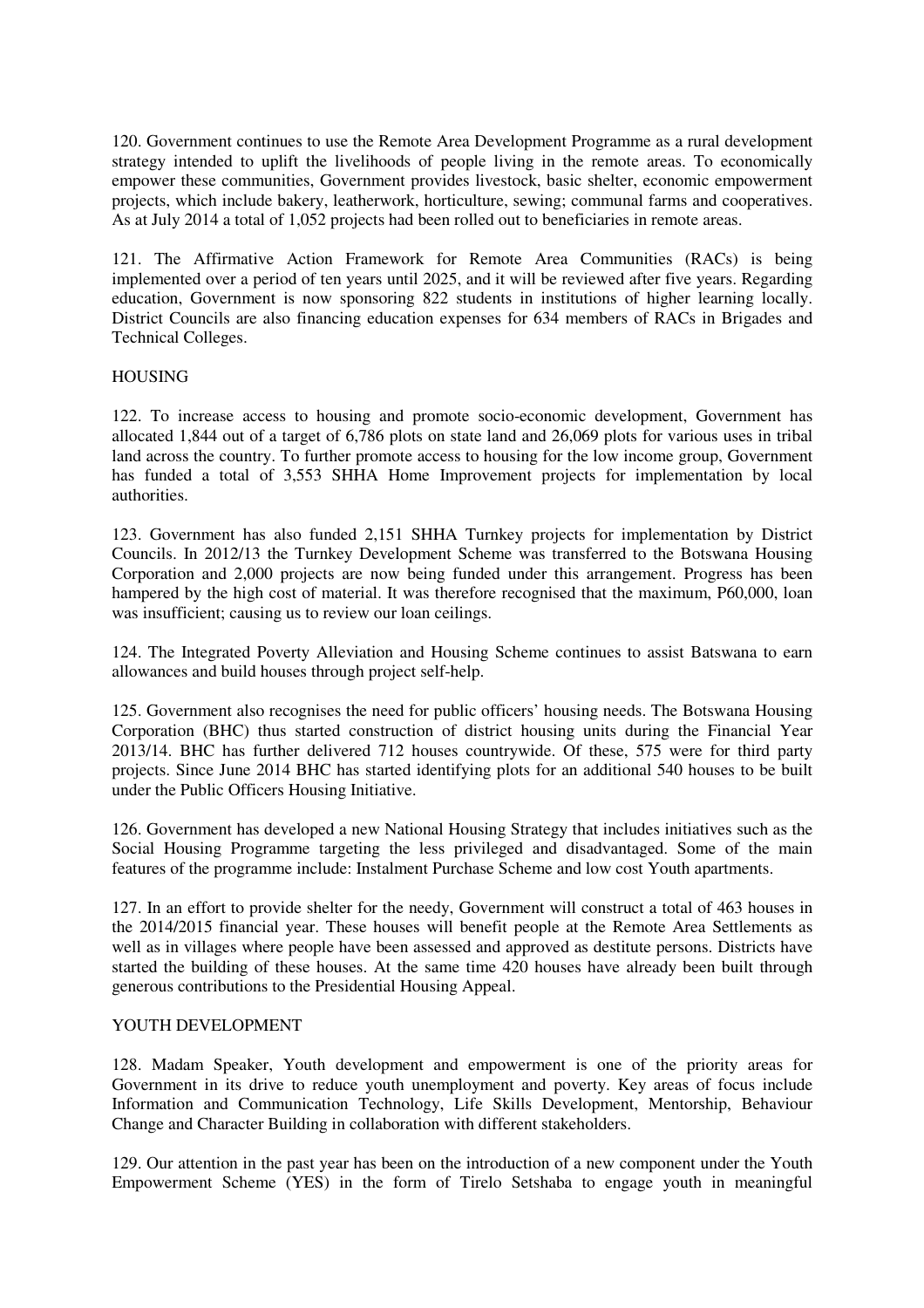community development programmes, while giving them the needed experience for the world of work. Botswana National Service Programme or new Tirelo Setshaba was launched in April 2014, and to date 11,200 young people have enrolled in the programme.

130. Government is also continuing with the National Internship Programme as a platform for skills transfer and development. As of April 2014, there were 4,228 Interns enrolled in the programme.

131. The Youth Development Fund is yet another component of YES aimed at supporting young entrepreneurs with financing for their business ideas. For the financial year 2013/14 1,111 projects were funded with an amount of P 99 million creating employment opportunities for youth.

132. Government continues to monitor progress on youth mainstreaming through officers seconded to different Ministries. Reports indicate that for the financial year 2013/14 592 young people have been funded to the value of P 6.9 million under the LIMID programme, 2,024 plots have been allocated to the youth and 9,794 youth freelancers were engaged.

133. Government also continues to engage Youth companies and individuals with vocational skills in construction maintenance and rehabilitation of facilities. These youth companies benefit under the 15% Maintenance Reservation Programme.

134. Since the programme started in 2009 to-date, maintenance tenders worth P 105 million have been awarded country wide to 171 youth owned contractors and 177 individuals with vocational skills in the construction industry. Since 2013 the private sector has also participated in engaging youth companies. The Department of Building and Engineering Services maintains an updated database of Youth Construction Companies, while efforts to encourage others to engage Youth owned companies are bearing fruit.

135. In recognition of the youth as a valuable resource for development, BITRI is in the process of setting up ICT centres to engage interns to equip them with various skills for self-employment.

### EDUCATION

136. Madam Speaker, Government's commitment to move Botswana forward is perhaps best reflected in our enduring commitment to the education and training of our youth. This has resulted in education and vocational training consistently receiving the lion's share of the budget. We have, however, become increasingly concerned that our quantitative success in increasing access to education over the years has not been adequately matched by qualitative achievement, as evidenced by disappointing examination results as well as the apparent skills mismatch between many of our graduates and potential employers. This has led us to review our syllabi, while looking into additional ways to improve our schools and training institutions.

137. In recognizing the challenges faced by the education sector, Government is undertaking a system level transformation in the form of the development of a sector strategic plan; the Education and Training Sector Strategic Plan (ETSSP) 2014-19. The Plan is designed to comprehensively transform education from pre-primary to tertiary level, focusing on improving both the quality and management of education.

138. Progress made towards ETSSP includes the development and implementation of programmes for the whole system. These include the introduction of reception classes, which were piloted in January 2013. This programme was expanded to another 115 public primary schools in 2014. Additional initiatives aimed at improving performance of the sector include the introduction of the six weeks "Standard One Orientation" programme in 754 public primary schools and the "Leadership Turnaround Strategy" which was piloted in 6 senior secondary schools and 42 junior secondary schools in 2013.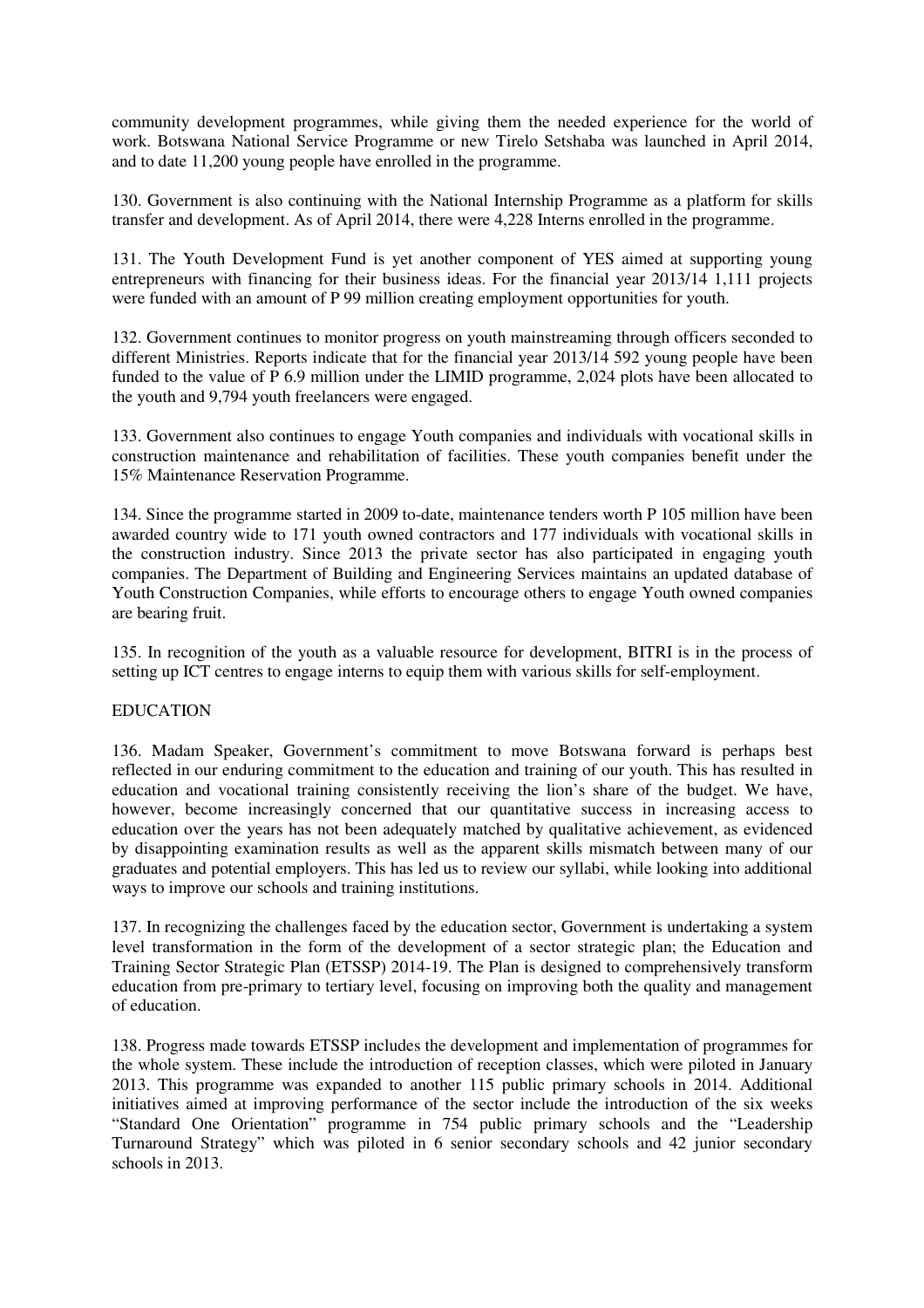139. In terms of the sector's legislative framework, progress has been made over the past year regarding the transformation of the Tertiary Education Council into the Human Resource Development Council (HRDC) and the Botswana Training Authority (BOTA) into the Botswana Qualifications Authority (BQA). The mandate for the HRDC is to coordinate Human Resource development as well as manage Tertiary education funding, while BQA is mandated to develop and implement the National Credit and Qualifications Framework that will provide accreditation and monitoring for quality assurance.

140. The Botswana Examination Council (BEC) is being transformed into a National Assessment Authority with an expanded mandate to include assessment and moderation for Technical and Vocational skills, as well as indigenous skills.

141. Major projects aimed at improving educational access include the expansion of two junior schools into unified schools, construction of new schools as well as additional housing units for teachers in various schools nation-wide and the maintenance of schools.

142. Further progress has been made with respect to provision of access to education at tertiary level as reflected by the increase in Gross Enrolment Rate at Tertiary Education level from 47,889 (or 15.1%) in 2009/10 to 57,447 (or 20.2%) in 2013-14. The increase in tertiary enrolment was for the most part, supported by the introduction of the 'Study in Botswana' initiative which facilitated rapid growth in local placement of learners with the consequent building of local institutional capacity as well as provision of tertiary access to more learners.

143. Construction of the Academic Hospital under the University of Botswana is expected to be completed by the end of 2014, while the Botswana International University of Science and Technology (BIUST) has relocated to its permanent campus in Palapye. These two institutions will facilitate a further increase in access, as well as improved quality and diversification of programmes at the tertiary level.

144. To upgrade primary schools across the country, District Councils have been engaged in construction of teachers' quarters, classrooms and toilet blocks. Currently some 77 classrooms, 456 toilet cubicles and 316 teachers' quarters are under construction and are expected to be completed during the 2015/2016 financial year.

145. The Construction Industry Trust Fund (CITF) and Madirelo Training and Testing Centre (MTTC) continue to make special efforts targeting un-employed and un-skilled youth, school leavers and disadvantaged groups to enable them to acquire practical competencies in building and construction trades. During the 2013/14 financial year, the CITF Gaborone Main Centre graduated 1408 trainees in various building and allied industry trades, with 879 graduates being employed in various building and construction projects in Gaborone and surrounding places. In line with the CITF Strategic Plan, the Centre has expanded the level and scope of skills training to reduce dependency on external recruitment of semi-skilled and skilled artisans in mining.

146. The Kazungula Mobile Training Unit in the Chobe District is fully operational, and is targeting emerging mega projects such as the Kazangula Bridge, in the region by providing trained semi-skilled and skilled artisans for such projects. It currently has an enrolment of 242 trainees in various building and construction related trades.

147. Since 2011 Educational Television has continued to broadcast programmes to supplement the curriculum, mainly focusing on secondary education. With the digital migration of terrestrial television signals scheduled for 2015 we intend to increase broadcasting time to allow for programming directed to younger learners and also out of school or non-formal learners.

HEALTH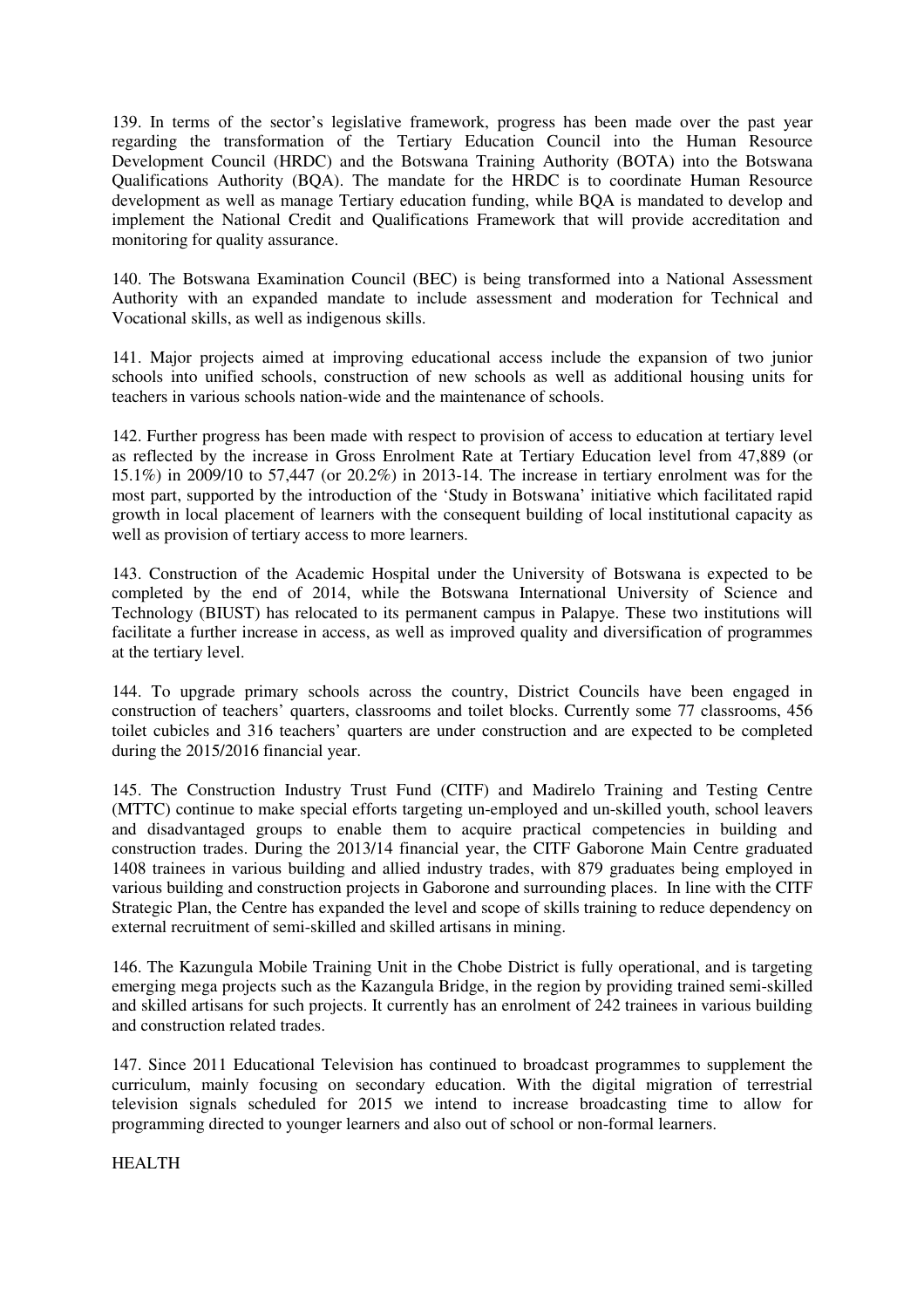148. Madam Speaker, Government continues to invest significantly in health services, which has been reflected in a reduction in childhood and mother mortalities and increase in life expectancy in the country.

149. We are continuing with extension of operation hours in clinics from 8 to 24 hours to provide continuous access to services to communities. The newly introduced emergency medical services have yielded good results and the initiative has now been introduced in four centres. Plans are underway to establish more centres in the 2014-15 financial year.

150. Availability of medicines and medical supplies continue to improve with average availability of vital, essential and necessary medicines at Government health facilities being at 88.3% at the end of June 2014, while the availability of laboratory supplies at Central Medical Stores has continued to be at 100%. In an effort to further improve access to medicines, decentralisation of specialist medicines to clinics has now been rolled out to include Gaborone and Francistown, and efforts are being made to include all the districts. The warehousing and distribution at Central Medical Stores was also outsourced in May 2014 and this has resulted in regular availability of transport from CMS to facilities.

151. I am pleased to note the placement over the past two years of resident specialists at most of our district hospitals, thereby reducing the turnaround times to access specialist services. Some district hospitals are also now offering sub-specialist services.

152. In a bid to strengthen the port health services, during the current 2014/15 financial year, we will roll out services to three more ports of entry bringing the total to twelve. This is in response to our obligations of the International Health Regulations which we have domesticated into the Public Health Act of 2013. We now intend to extend our services to more points of entry given the steady increase of international travellers coming into our country and the continued challenge of transnational outbreaks of communicable diseases such as Ebola.

153. Botswana has not been spared from the growing burden of Non Communicable diseases, such as cardiovascular conditions, cancers, diabetes and chronic respiratory disease. To get a better measure of the growing challenge that these and other conditions pose to public health a National Non Communicable Disease risk factor or 'STEPSwise' survey was carried out to facilitate the mapping and quantification of the burden of risk factors leading to non-communicable diseases. This will in turn inform both policy and response strategies to curb this burden.

154. The national Quality Improvement Project (QIP) has been successfully rolled out to ensure access to quality maternal health services, which has resulted in a reduction of maternal and neonatal mortality.

155. Government is determined to improve the quality of health care in our public health facilities. A Performance audit tool is being piloted at Princess Marina Hospital and will soon be rolled out to other health facilities to address attitudes of health professionals as well as improve patient outcomes.

156. The Alcohol Levy as one of interventions to combat harmful effects of alcohol has as of June 2014 collected a cumulative total of P1.441 billion. Government further developed a National Framework for Alcohol and Substance Abuse Treatment which will guide the delivery of rehabilitation services.

### HIV AND AIDS

157. Madam Speaker, as a nation we remain resolute in our commitment to getting to Zero New HIV infections, Zero Discrimination and Zero AIDS related deaths by 2016. To that end, in April 2014 consultants were engaged to review the HIV/AIDS National Strategic Framework II.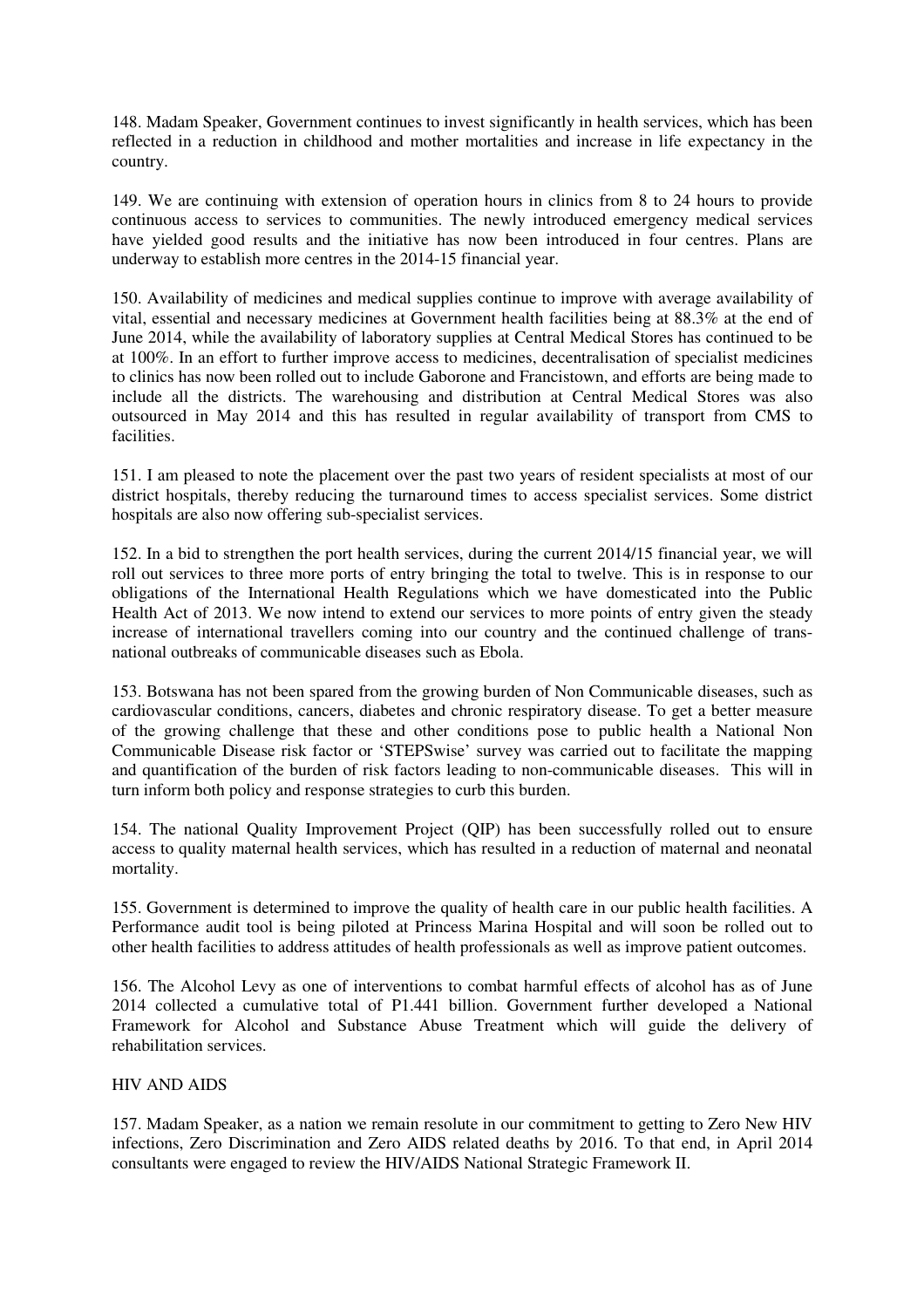158. Our latest survey results show that the number of people who have tested has increased from 56% in 2008 to 70% in 2013. The survey also shows that HIV prevalence rate has increased from 17.6% in 2008 to 18.5% in 2013 whilst HIV incidence rate has decreased from 1.45% in 2008 to 1.35% in 2013. Whilst the incidence results shows that we are moving in the right direction given that the number of new infections per annum is going down, it is worrisome that the absolute figure is still high, with approximately ten thousand new infections per annum. For us to truly achieve zero new infections our only option is to change our behaviour.

159. Since 2009 some 115,000 or 29.8% of men countrywide have been circumcised against a target of 385,000. While a higher percentage of those seeking circumcision comes from the school going boys, efforts are underway to reach to the out of school youth and older men through such interventions as mobile clinics.

### **CULTURE**

160. Madam Speaker, Government continues to run art and cultural programmes to nurture talent and provide leisure and recreation for young people and Batswana as a whole. The President's Day competitions started on 11th May 2014 with visual art exhibitions. This year, a total of 18,262 performing artists and 3,337 visual artists had registered to participate in the events.

161. Additional efforts to preserve and develop our national cultural heritage are also bearing fruit. These include market days which are regularly held in 20 localities across the country, where 428 Visual artists are accorded the opportunity to market and sell their products to the general public.

162. The 50th Anniversary Celebrations were officially launched on the 5th July 2014. The celebrations are held under the theme "Botswana Pele". One of our ongoing initiatives has been the hoisting of the Botswana flag in all communication towers nationwide to instil a sense of ownership and pride in our national flag and country. I commend all of the tower owners who have partnered with BOT 50 in this project.

### LIBRARY SERVICES

163. Madam Speaker, libraries offer diverse programmes aimed at transforming the lives of the communities they serve. These include life skills, educational, cultural and recreational programmes. Over 26 thousand people participated in these programmes during the last financial Year. Libraries also contribute to bridging the digital divide by providing computers and internet for free public access. A total of 62 public libraries have internet, and over 63,896 members of the public have been trained on Basic ICT to enable them to participate in the cyber space to improve their lives.

164. Since 2007 Government has partnered with the Robert & Sara Rothschild Family Foundation to construct a total of 20 libraries. To date twelve libraries have been completed and are operational, while the thirteenth library is under construction at Maunatlala and is scheduled to start operation by February 2015.

### SPORT AND RECREATION

165. Madam Speaker, over the past year we have been delighted with the increased success of our athletes in various international completions, including the 2nd Africa Youth Games that were held here in Gaborone with nearly 2,000 athletes from 53 countries competing. Botswana was represented by 198 athletes from various sport codes, who together won a total 31 gold, silver and bronze medals. Their success was followed up with two more silver medals at the Nanjing Youth Olympics. Let me further say that we are equally proud and thankful to all the organisers and volunteers who made the Gaborone games such an overall success.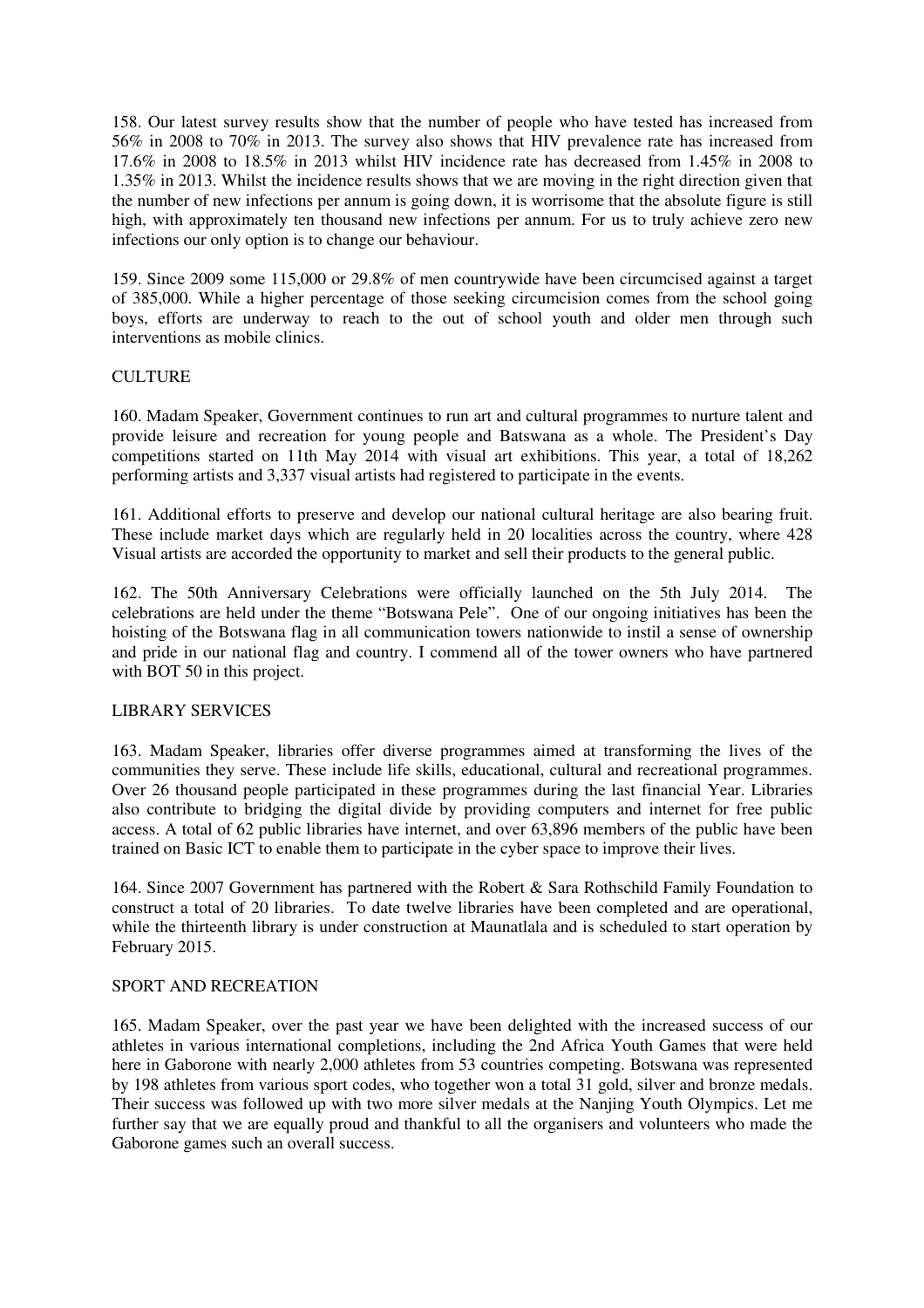166. This past year we were further delighted by the performance of our senior athletes at the Commonwealth Games and African Senior Championships. At the latter event we emerged in fourth overall position, with 6 medals including 4 gold medals.

167. While this was truly a year that Nijel Amos and Isaac Makwala consolidated their status as global sport stars, there are many others also worthy of mention, as the number of Batswana who are successfully competing on the international stage has been steadily growing. Looking to the future we are working towards further growing these numbers by implementing different sport development initiatives.

168. The constituency sport tournaments continue to be popular. Participation rates have grown from over 28,000 at inception in late 2008 to over 67,000 as of June 2014. There is an encouraging trend of players graduating from the tournaments to the mainstream teams, as well as some teams rising to affiliate to formal football structures.

### HUMAN RIGHTS

169. Madam Speaker, Government is committed to implementing its obligations under the international human rights instruments it is party to, and the promotion of the rights of its citizens. We have taken the decision to establish an institution that will address issues of human rights. In this connection legislation amending the Ombudsman Act and establishing a hybrid institution that will address issue of maladministration and human rights will in the near future be brought to the National Assembly.

170. We have decided to develop a Comprehensive Human Rights Strategy and National Action Plan to address the commitments Botswana has undertaken under the various human rights treaty bodies and the Universal Periodic Review mechanism of the United Nations Human Rights Council.

171. Madam Speaker, Botswana was re-elected to the Human Rights Council for the period 2015 – 2017. We will further serve as the Council's Vice Chair in 2015. In these developments we enjoyed the support of the African member states. We shall continue to use our membership to the Council to support initiatives aimed at promoting and protecting the rights of women, children, human rights defenders, civil and political rights as well as accountability for human rights violations in countries such as Syria, North Korea and Sudan, to mention some.

### INTERNATIONAL COOPERATION

172. Madam Speaker, Botswana continues to play an active and meaningful role within the United Nations, intergovernmental and regional organizations in shaping the global agenda. As a small and developing country, multilateral diplomacy remains the most effective vehicle through which we advance and protect our national interests in the complex global system. We partake in this international discourse as a responsible member of the international community, to contribute to a more peaceful, united and prosperous world.

173. Our foreign policy is premised on the need to improve human dignity through the promotion and protection of democracy, human rights, the rule of law, good governance, sustainable development and international peace and security. These noble principles are critical in advancing the cause of humanity in a fast changing, highly competitive, diverse and sometimes violent world.

174. Madam Speaker, Botswana's credentials and voice in promoting such cardinal values have earned her respect and goodwill around the world. This goodwill has translated into willingness by other countries to interact and collaborate with Botswana in various ways. In this context, over the past twelve months, we had the privilege and honour of welcoming dignitaries from friendly countries and development partners. We also hosted a number of high level meetings.